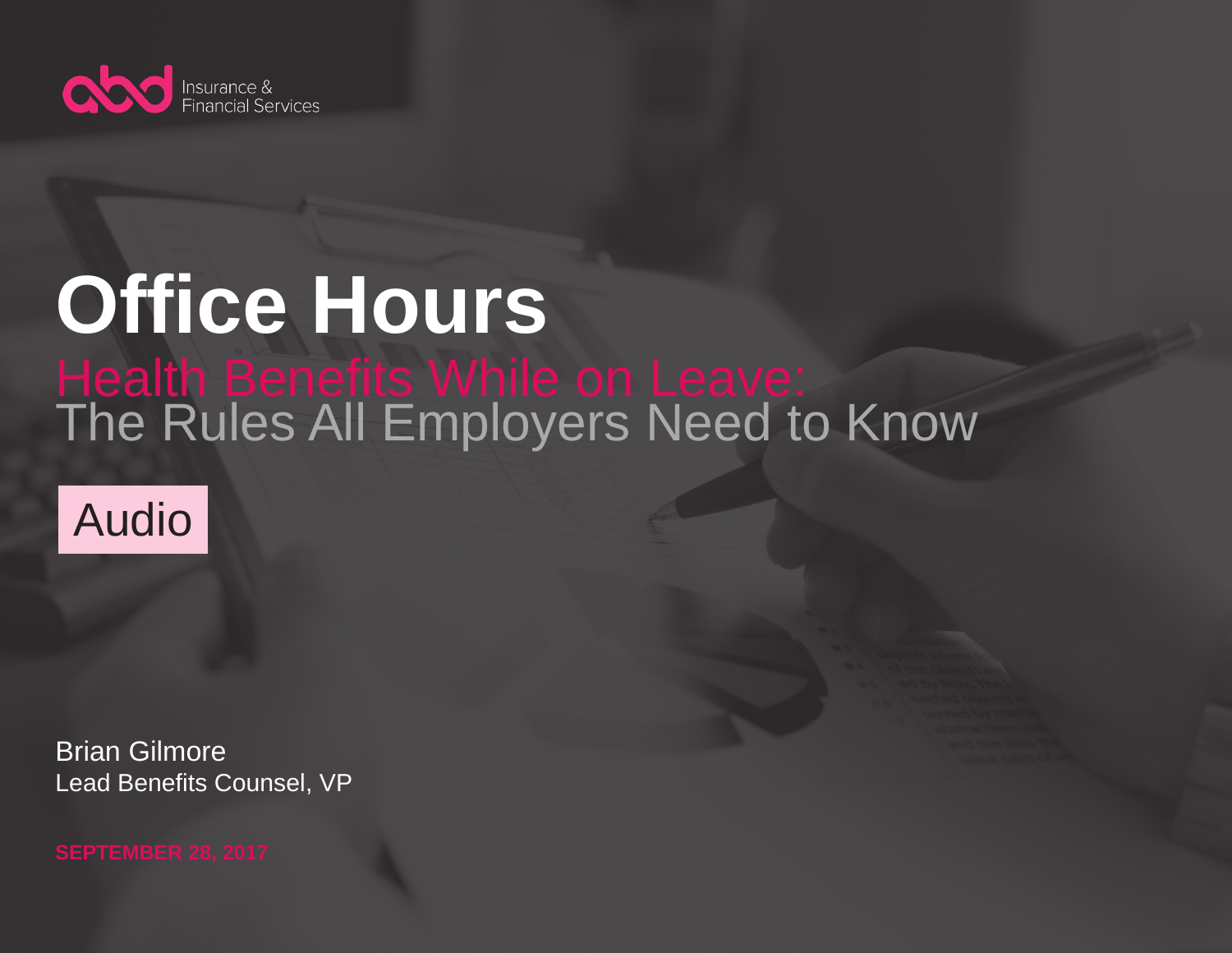## **2017 Office Hours YTD**

### **<http://www.theabdteam.com/abd-insights/presentations/>**

### **The San Francisco Paid Parental Leave Ordinance: Complying with the City's New 2017 Paid Leave Law**

- As of 2017, San Francisco is the first city to require employer-paid parental leave
- Supplements the amount available through California PFL for new child bonding

### **Health Benefits for Domestic Partners:**

### **Review of the Tax and Coverage Rules for Employers**

- Domestic partners may be same-sex, opposite-sex, registered, or company-defined
- Coverage, tax, and other compliance issues at the federal, state, and local levels

### **The American Health Care Act:**

### **Details on the ACA Repeal and Replace Bill**

- The AHCA passed the House on May 4, 2017 (similar bill currently stalled in the Senate)
- Review of the Top 10 changes in the AHCA that would affect employer plans

### **PEO Transitions:**

### **How to Take Control of Your Business Destiny**

- Many smaller employers utilize a PEO to form a co-employment relationship for benefits
- Review the main benefits/tax issues for employers to be aware of as they leave a PEO

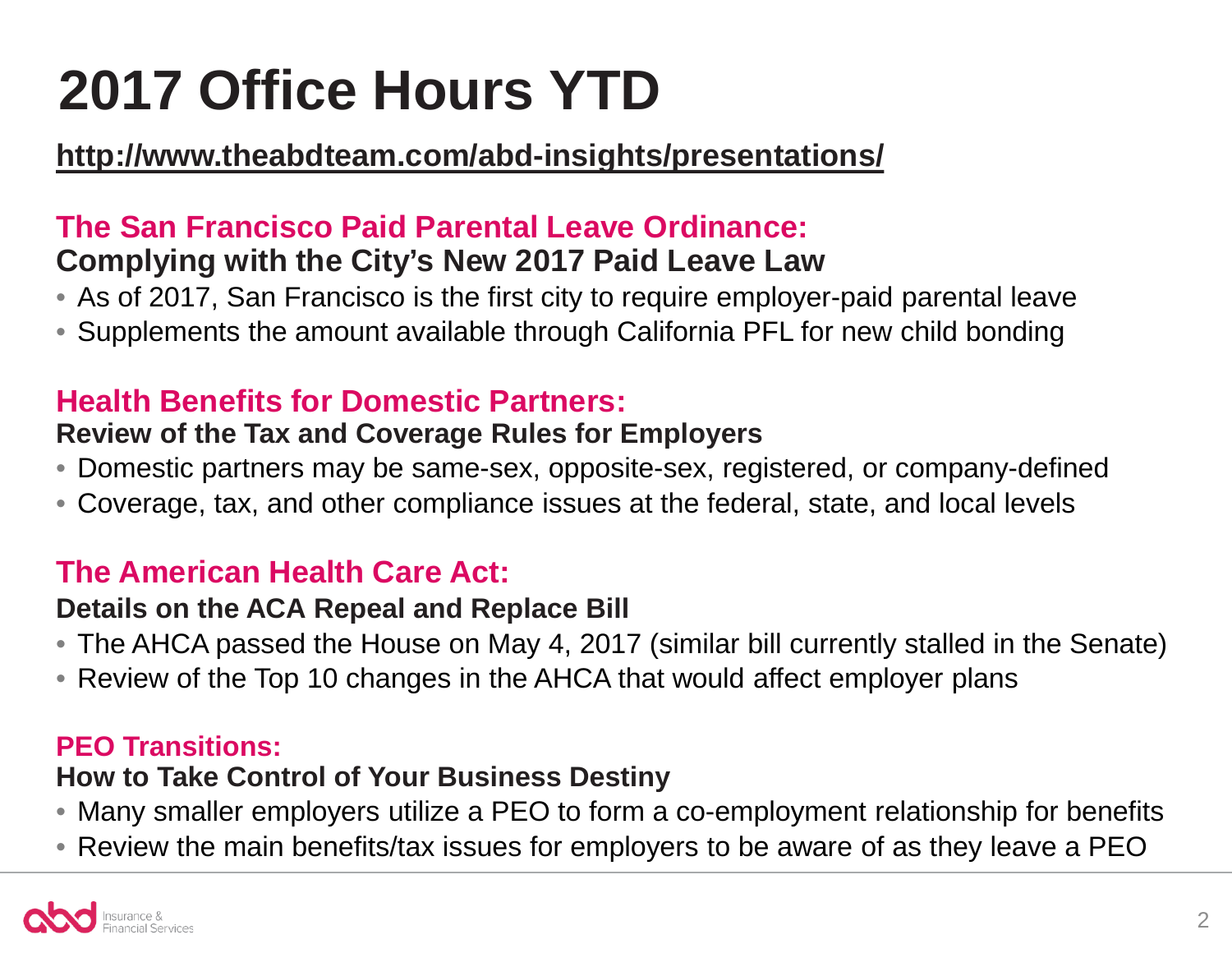## **Leaves of Absence: The Big Picture**

### **What is a Leave of Absence?**

### **It could mean many things!**

- It could be a job-protected leave under FMLA, CFRA, or PDL (or other state law), a paid leave under SDI or PFL (or other state/local law), an unpaid leave, an unprotected leave, or a leave pursuant to a company policy
- Each form of LOA comes with different health plan coverage, payment, and other compliance issues at the federal, state, and local level

### **What are the Main Topics Covered?**

- What rules apply to maintaining health benefit coverage during a protected leave?
- When can coverage terminate during a protected leave?
- How are benefits restored upon return from a protected leave?
- How does COBRA apply where an employee fails to return from a leave?
- What happens to health coverage during a non-protected leave?
- How can company leave policies be more generous with health benefits than the legal requirements without creating carrier issues?
- What about ACA pay or play issues? What about ADA issues?

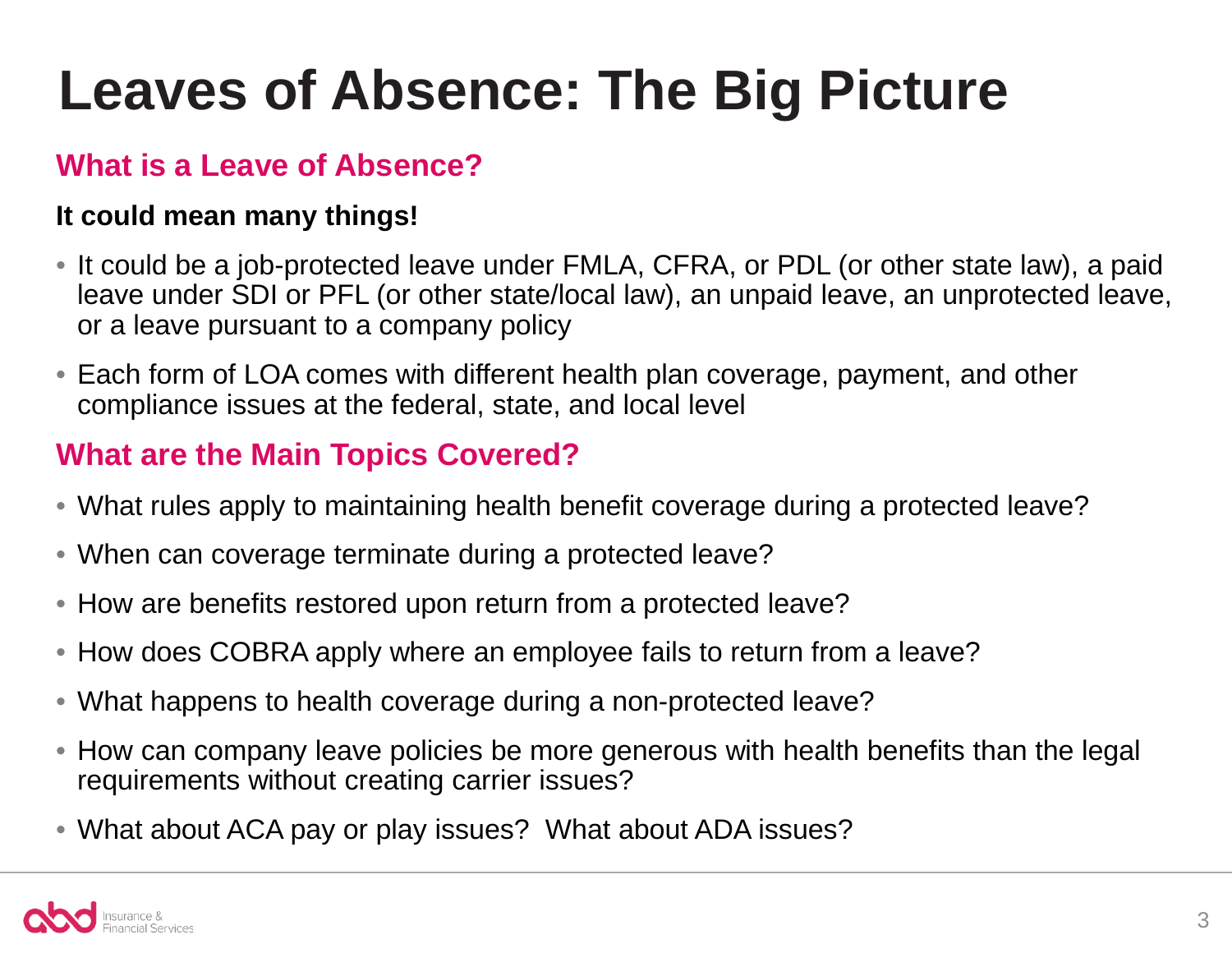## **Maintaining Active Coverage** Protected Leaves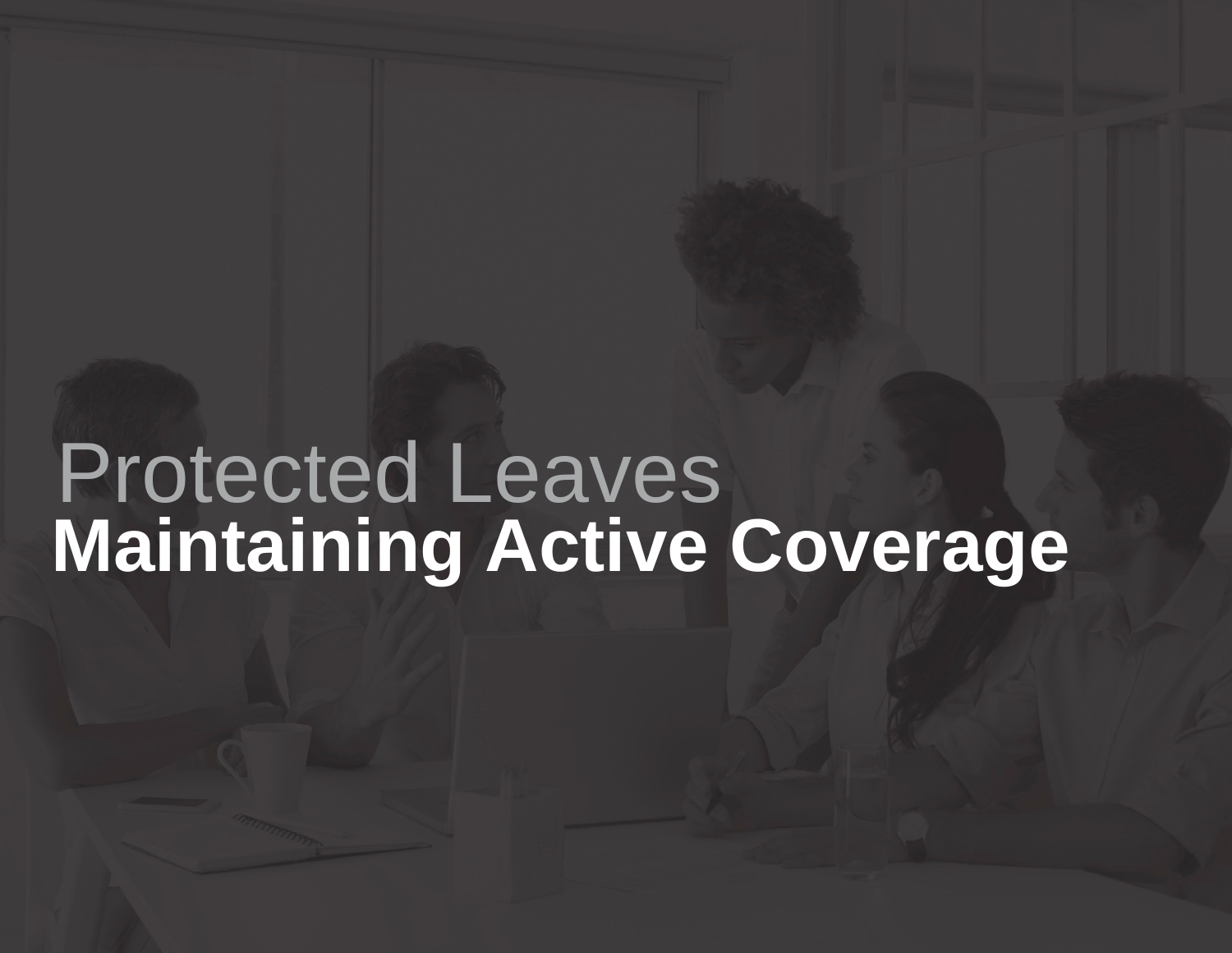### **Protected Leaves: Maintaining Coverage**

### **Employers Must Maintain Active Group Health Plan Coverage**

- Protected leave includes FMLA, CFRA, PDL, and many other state equivalents
- Employers must maintain active health plan coverage for an employee on a protected leave
- Employee cannot be required to pay more than the active employee-share of the premium while on protected leave
- *Note: You cannot charge employees at the 102% COBRA rate!*
- Open enrollment rights apply in the same manner as active employee

### **Employee Right to Terminate Coverage**

- FMLA requires that employees be provided the option to drop health plan coverage during the leave (*e.g.*, because employee does not want to pay)
- Section 125 rules permit election change to revoke coverage election during a period of unpaid leave
- Coverage will cease for the leave period if employee makes the election to terminate coverage
- Upon return, employee still has the right to be reinstated in coverage on same terms prior to leave upon return (no waiting period etc.)

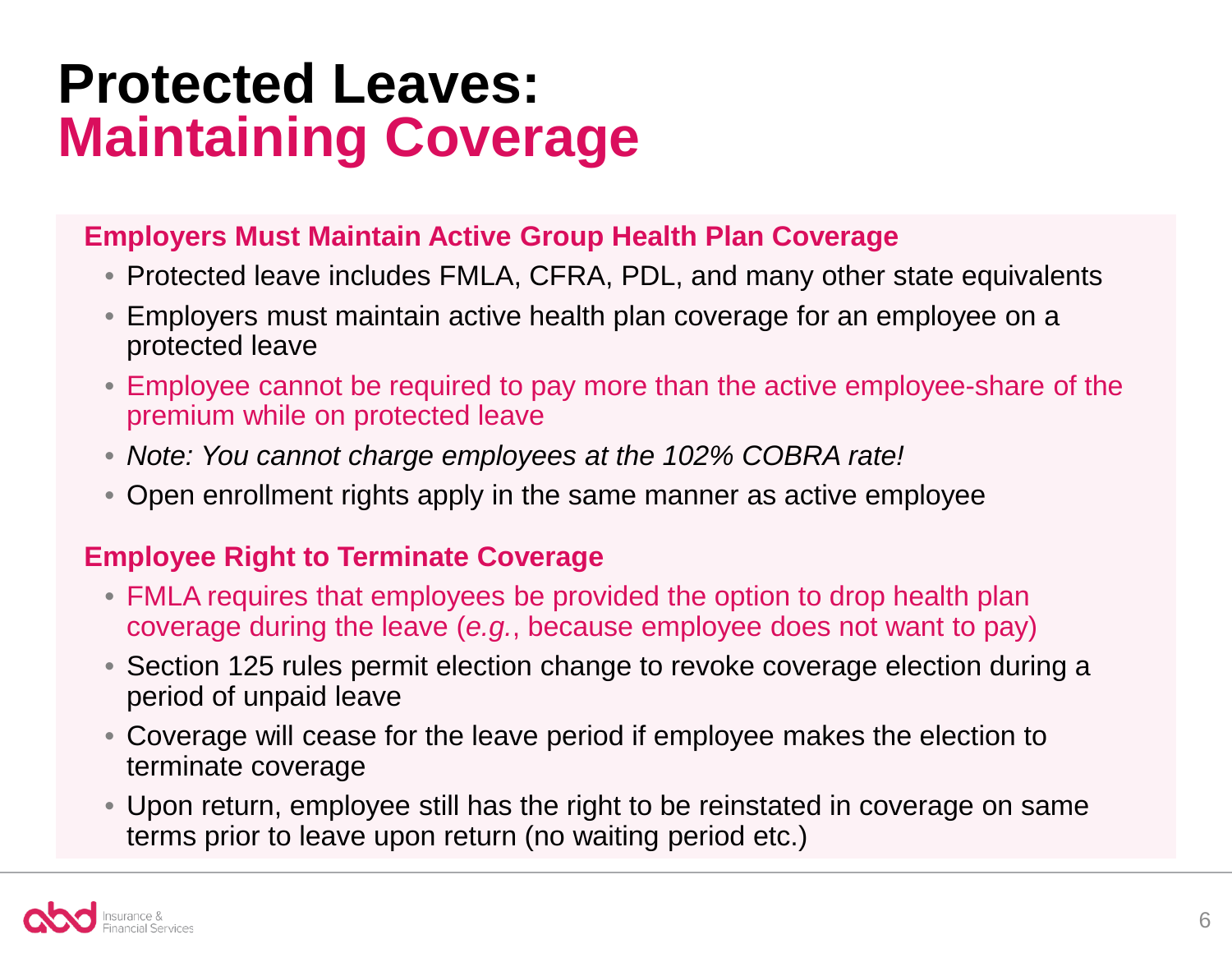## **Protected Leaves: Employee Payment for Coverage**

The Section 125 rules provide three ways for employers to administer collection of the employee-share of the premium for coverage during an FMLA leave:

### **Pre-Pay**

- Employee pays for coverage in advance of the leave pre-tax through payroll
- Employee elects to pay all or portion of anticipated leave period on final or series of paychecks prior to the leave *Two Limitations:*
	- o *Pre-pay cannot be the sole option offered (must offer at least one other)*
	- o *Pre-pay not available to pay for coverage in subsequent year*



**A**

### **Pay-As-You-Go**

- Employee pays for share of coverage in installments during leave
- Where leave is paid, employee can pay pre-tax through payroll
- Where leave is unpaid, employee will pay after-tax (similar to COBRA)



### **Catch-Up**

- Employee agrees in advance to pay for coverage upon return from leave
- Payment is pre-tax via payroll on first or series of paychecks upon return
- Likely not an issue where the leave straddles two years, but unclear

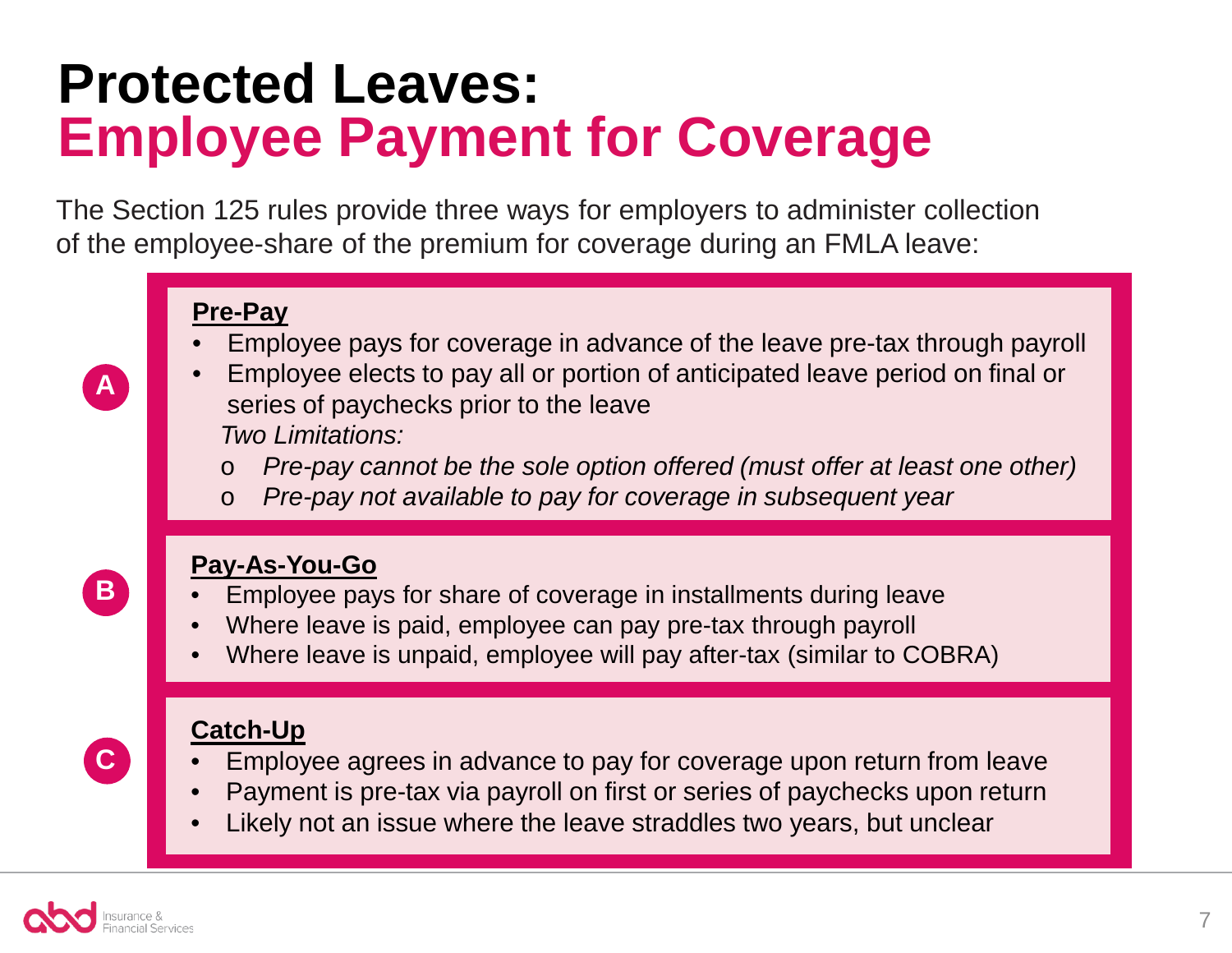### **Protected Leaves: Terminating Coverage**

### **Employers May Terminate Coverage if Employee Fails to Pay**

- Employers can terminate coverage for an employee on FMLA leave if the employee is more than 30 days late paying the employee-share of the premium
- Must provide written notice to the employee that payment has not been timely received
- Written notice must be mailed at least 15 days before coverage will terminate, and it must advise that coverage will terminate on a specific date at least 15 days after the letter

### **Restoring Coverage Upon Return**

- Upon return from protected leave, the employer must restore any benefits that were terminated during the leave (unless otherwise elected by the employee)
- Restoration requirement applies even if the employee lost coverage for failure to pay during the leave
- Employee cannot be required to satisfy the plan's waiting period (if any) again upon return
- However, the employer may recover the employee-share of the premium not paid by the employee during the period coverage was in effect

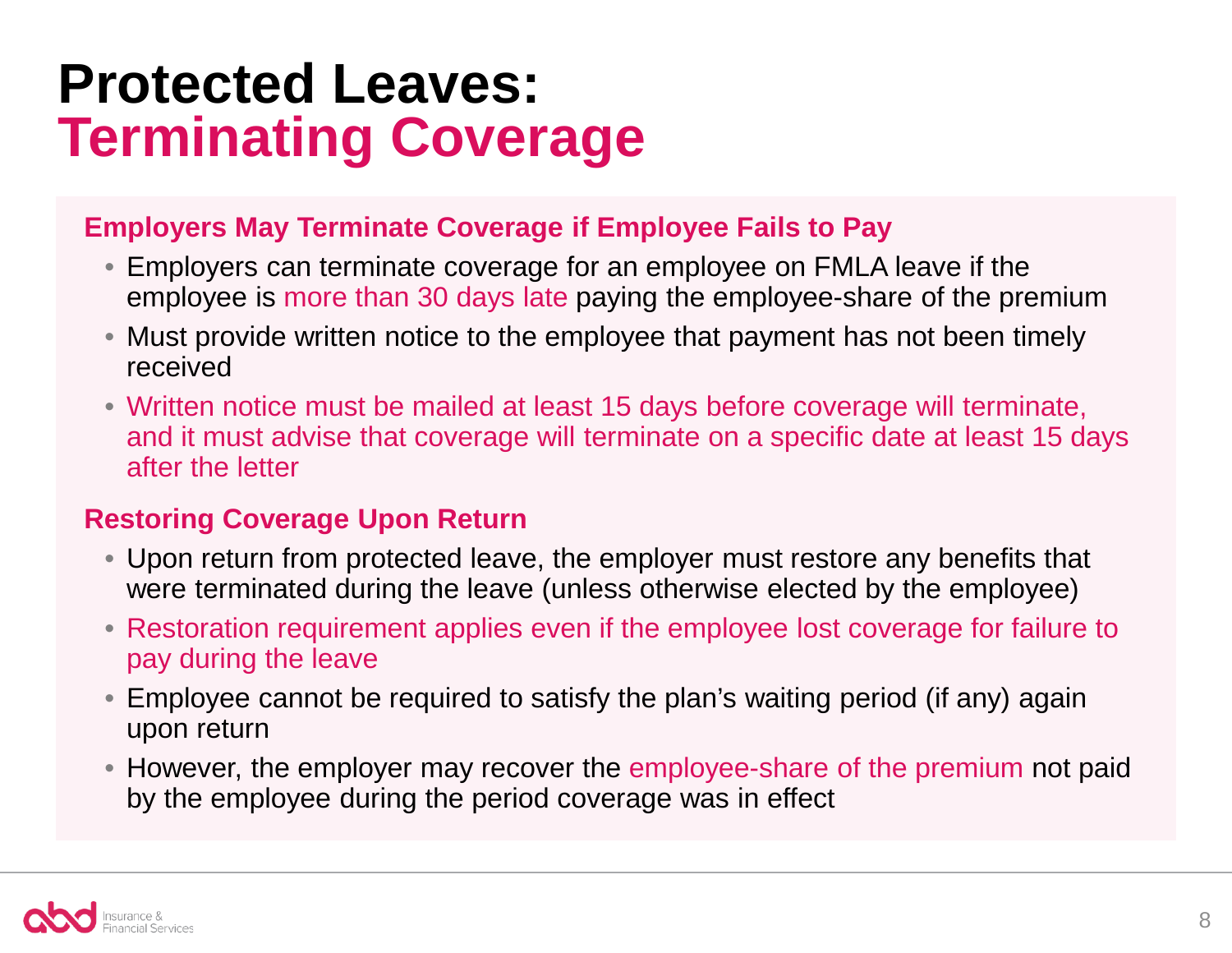### **Protected Leaves: Failure to Return from Leave**

### **COBRA Rights**

- If the employee fails to return from protected leave, active coverage will generally terminate as of the end of the last day of the protected leave (absent a company leave policy to extend coverage beyond the protected leave period)
- Failure to return from FMLA leave is a COBRA qualifying event
- The employee (and any covered spouse/dependent) experiences a COBRA qualifying event as of the last day of the FMLA leave
- If coverage terminated prior to the end of the protected leave because the employee failed to timely pay, there will be a coverage gap from the loss of coverage until the last day of the FMLA leave when the qualifying event occurs

### **Recovery of Premiums**

- Employers have the right to recover the employer-share of the premium if the employee does not return to work (plus any unpaid employee-share)
	- Excludes failure to return due to serious health condition, military issues, and other circumstances beyond employee's control
	- Employee is considered to "return" upon compléting at least 30 calendar days
- Treated as a debt owed by the non- returning employee to the employer

### **Reality Check:**

- In some cases, there will be ability to recover the debt from vacation/PTO
- Where that's not an option, rules suggest employer may "initiate legal action against<br>the employee to recover the costs"
- Would many employers really do that?

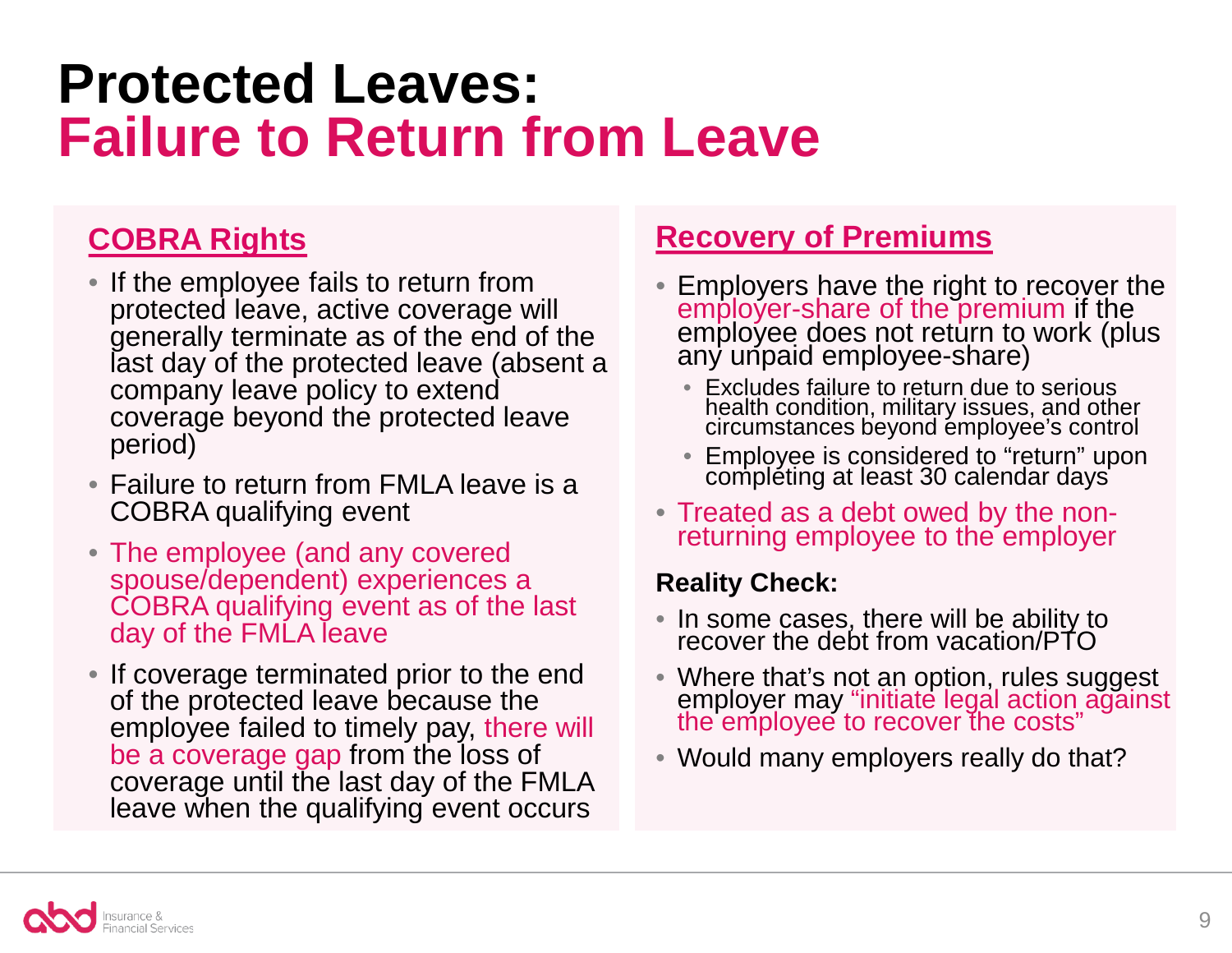### **Protected Leaves: Account-Based Plans**

### **Health FSA: Group Health Plan with Employee Contributions**

- Coverage (i.e., ability to incur reimbursable claims) remains in effect during the protected leave period unless the employee revokes coverage
- Contributions handled through one of the three methods outlined on Slide 7
- Employee on unpaid FMLA leave must have option to revoke health FSA coverage (unless catch-up option is offered—in which case employer may require it)

*Employee Revokes Health FSA Coverage During Leave:*

- Health expenses incurred during the leave period are not eligible for reimbursement
- Upon return, employee has two options:
- 1) Full Election: Employee resumes election amount in effect before leave and makes up the unpaid contributions during leave (but no coverage during leave period)
- 2) Reduced Election: Employee does not make up the unpaid contributions upon return, resulting in lower total election (i.e., coverage) amount available for the year

### **HRA: Group Health Plan without Employee Contributions**

• Identical ability to incur/reimburse claims while on leave as if active employee

### **HSA: Not a Group Health Plan**

• Not subject to leave laws—may discontinue contributions during leave period

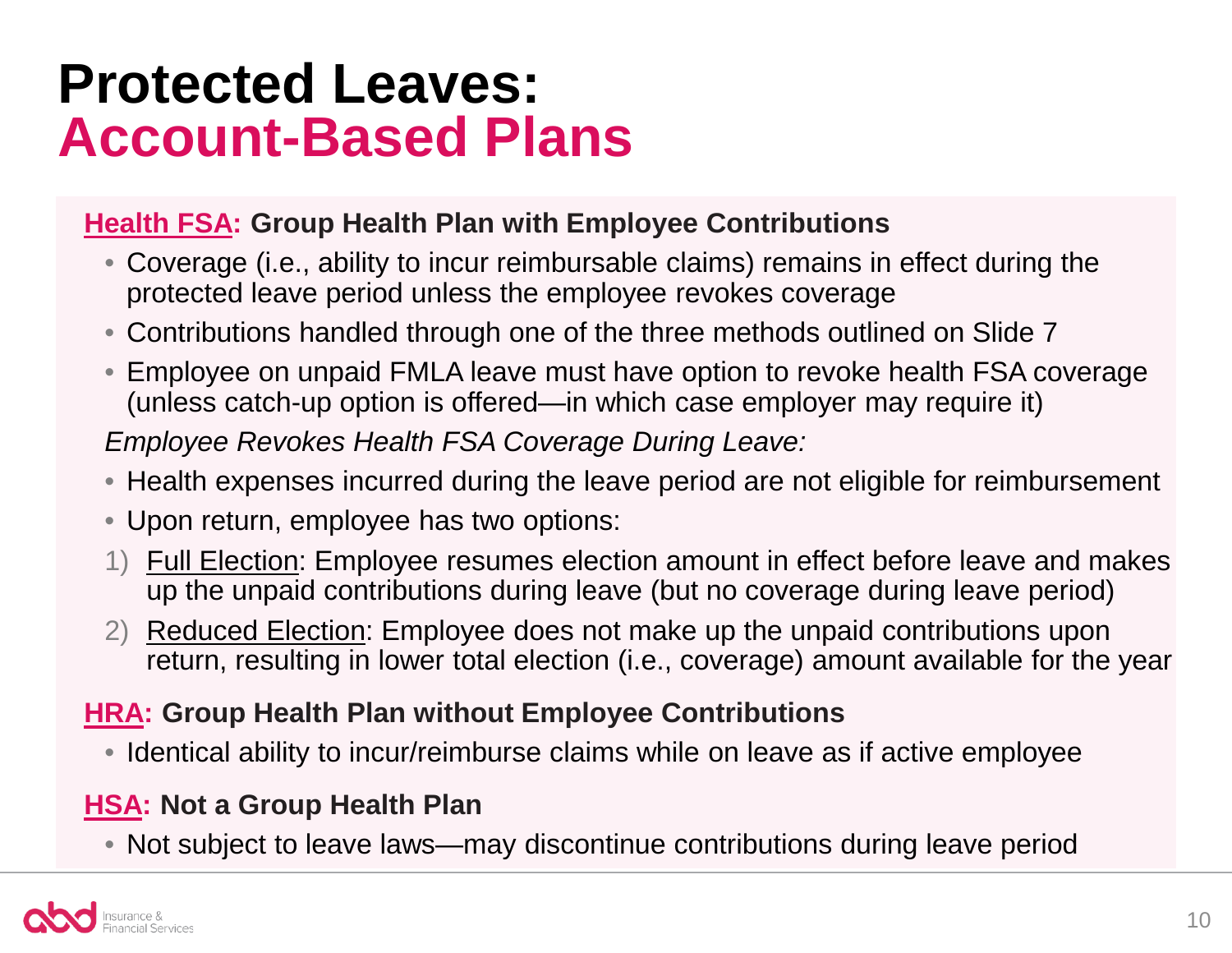Non-Protected Leaves **Employer Policies to Extend Active Coverage**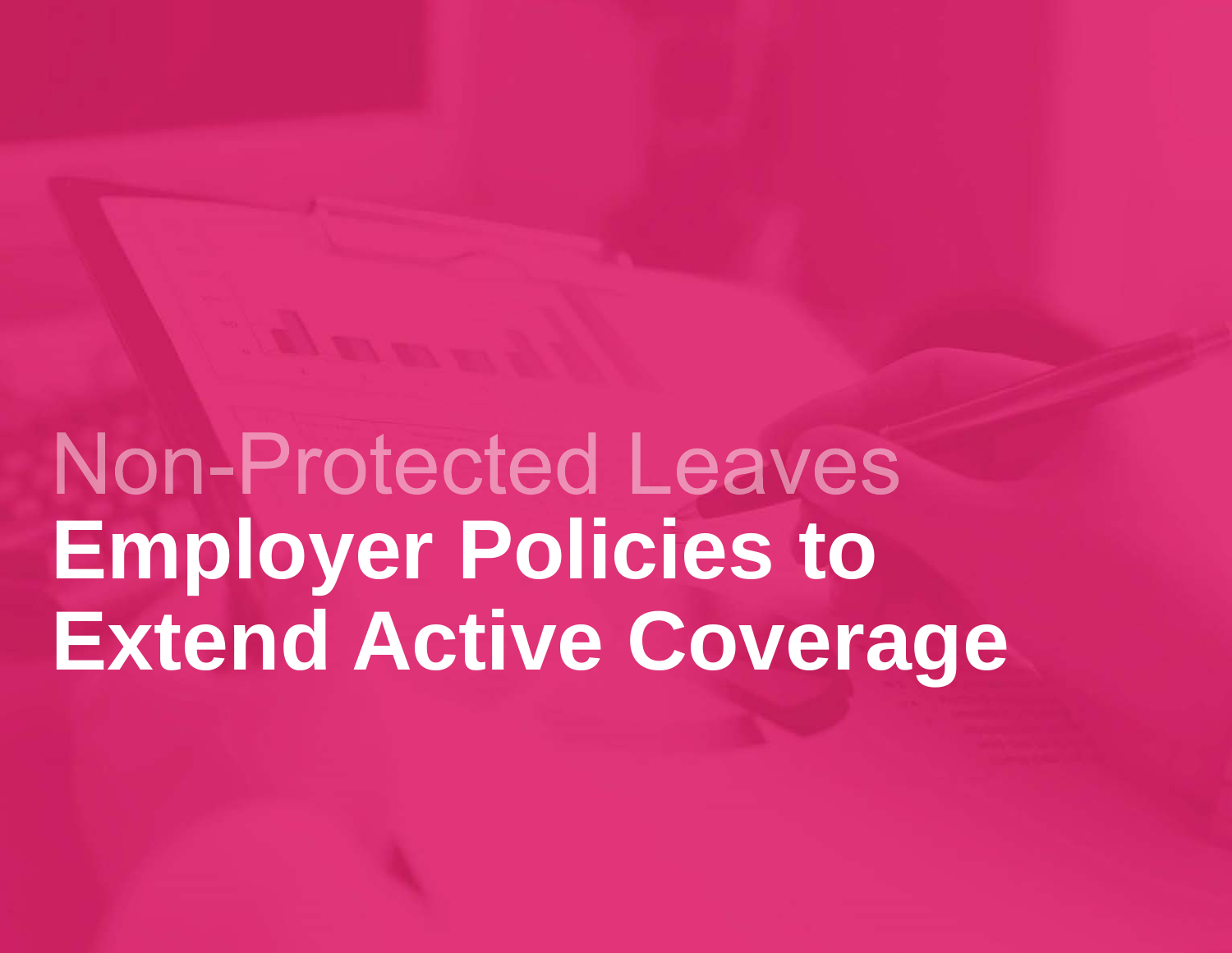## **Non-Protected Leaves: The Big Picture**

### **What are Non-Protected Leaves?**

- Any leave not protected by FMLA, CFRA, PDL (or other state equivalents)
- Many reasons employers may make non-protected leaves available:
	- Employer is not subject to FMLA/CFRA
	- Employee is not eligible for FMLA/CFRA
	- Leaves that extend beyond protected leave period (e.g., longer new child leaves)
	- Sabbatical leaves as a way to reward/retain long-term employees
- In many cases, employers will be very accommodating in these situations (i.e., provide some form of company leave, not terminate EE for job abandonment)

### **Plan Eligibility Generally Limited to Full-Time Employees**

- Default approach is coverage will terminate for employees not working full-time
- Non-Protected Leave from Outset: Coverage will generally terminate as of the start of leave (or end of the month in which the leave begins)
- Transition from Protected to Non-Protected Leave: Coverage will generally terminate as of the end of protected leave status (or end of that month)
- COBRA qualifying event occurs in either case:
	- Loss of coverage caused by reduction in hours or failure to return from FMLA leave

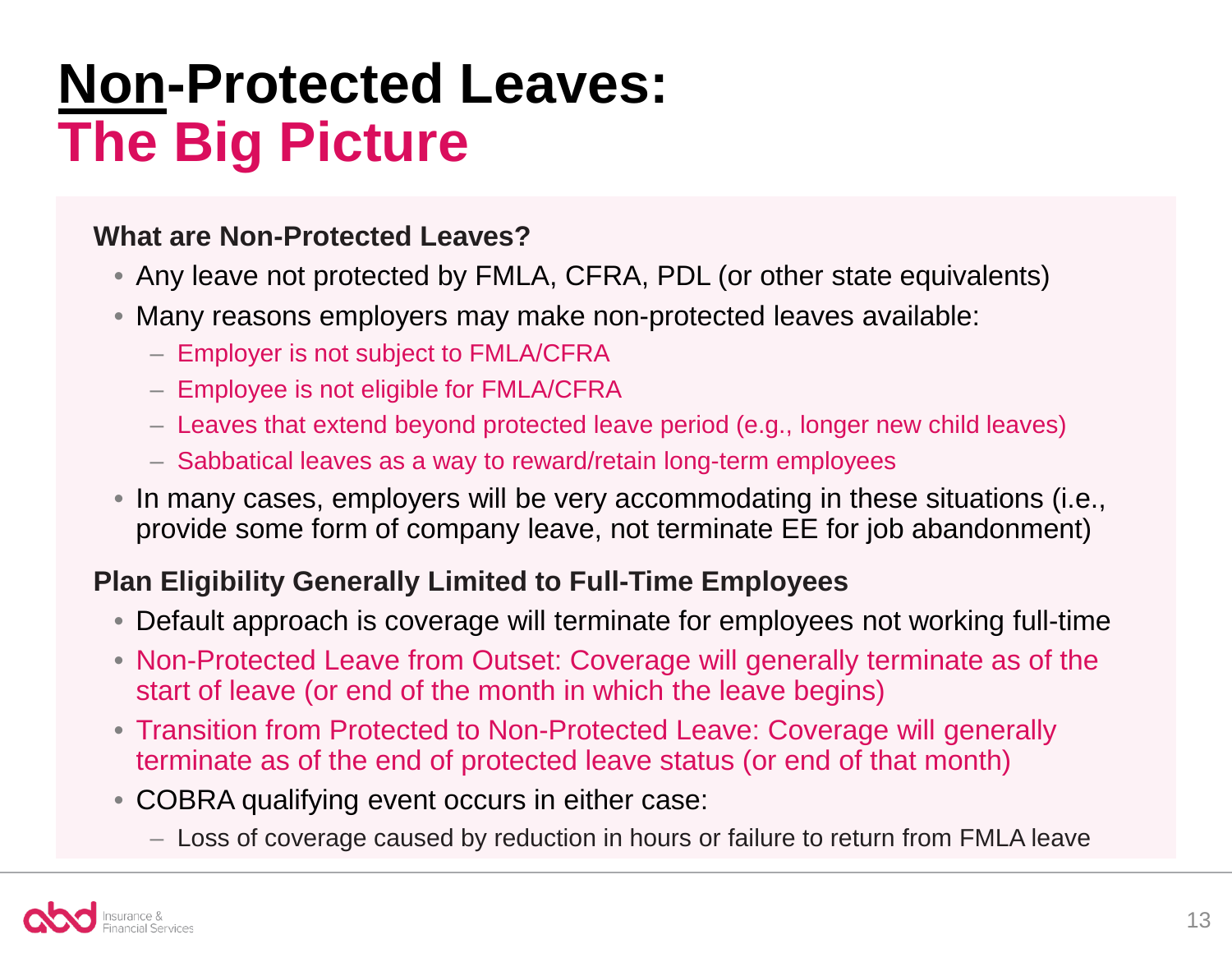## **Non-Protected Leaves: Employer Leave Policy**

Employers frequently have a leave policy to permit continuation of active health coverage during non-protected leaves. Within limits, carriers will generally permit this policy.

### **Typical Employer Leave Policy: Continuing Active Coverage**

### **Common approach will continue active coverage until the later of:**

- **1) The end of the protected leave period (if any); or**
- **2) Six months following the start of the leave**
- Note: Protected leave period can extend up to seven months for extended pregnancy disability leaves followed by CFRA baby bonding
- COBRA rights at end of this period

### **Important Consideration: Insurance Carrier Approval**

- Insurance carriers (or stop-loss providers for self-insured plans) typically permit the employer to offer active coverage during a non-protected leave period pursuant to the employer's leave policy
- **Must be very careful not to extend active coverage beyond the period the carrier will permit**
- That could result in the need for employer to self-fund claims (or no stoploss coverage)
- Most carriers permit employer policies that extend coverage up to six months

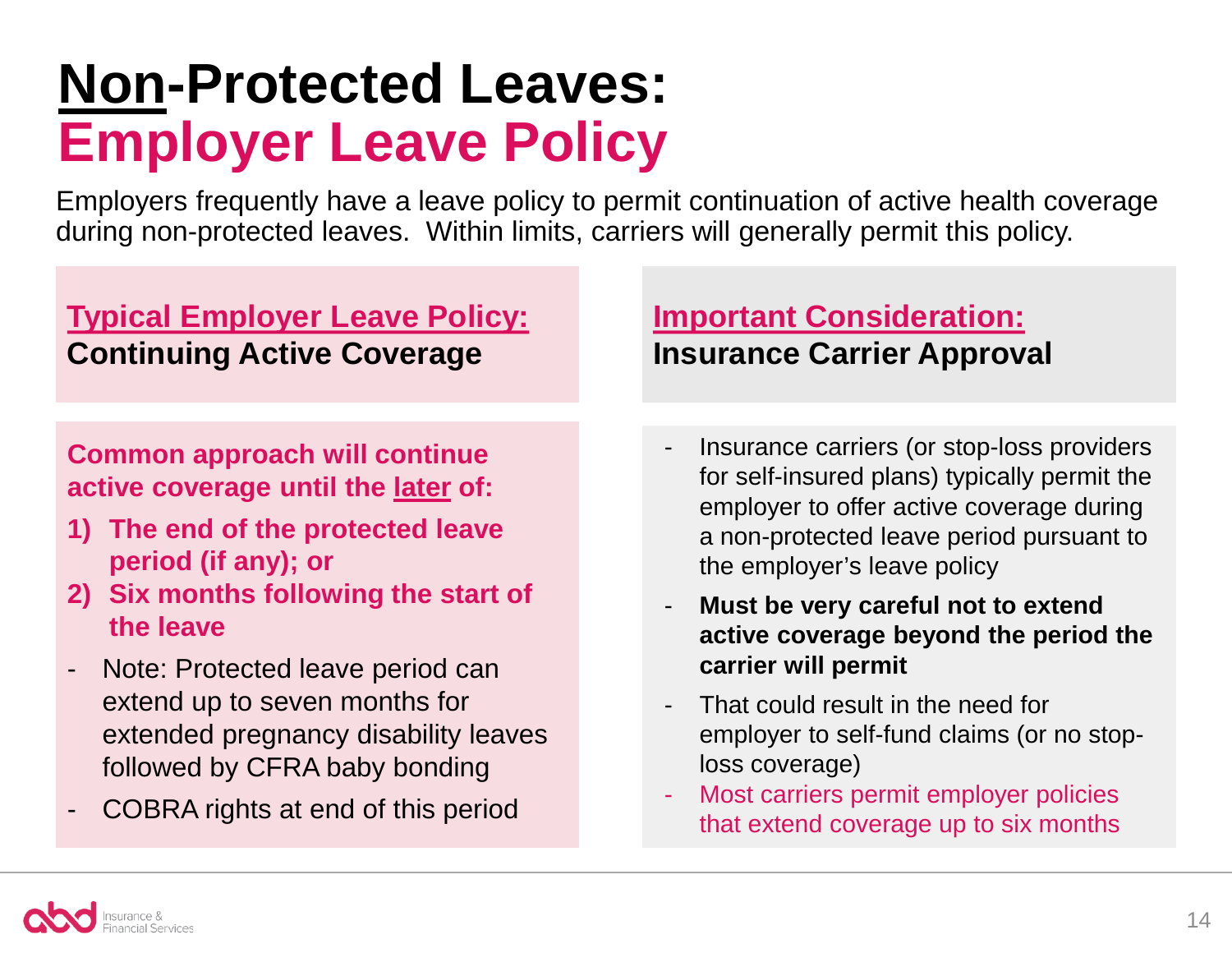## **Non-Protected Leaves: Extremely Generous Employers**

Some very generous employers have policies that permit non-protected leaves to extend beyond six months. In that scenario, you need to be sensitive to the insurance carrier (or stoploss provider) limitations—they generally will not extend active coverage beyond six months.

### *Post-Six Months Solution #1* **Fully Insured Plan: COBRA Subsidies**

**Provide a COBRA subsidy in the amount of the employer-share of the premium for active employees (+2%)**

- Note: The ACA added fully insured plan nondiscrimination rules
- Those §2716 rules are currently delayed indefinitely until further notice from IRS/DOL/HHS
- Employer should consider stating in any materials communicating the subsidy that it may cease if the rules take effect during the subsidy term

### *Post-Six Months Solution #2* **Self-Insured Plan: Taxable Compensation**

**Pay the employee an amount equal to the employer-share of the premium for active employee (+2%) in standard taxable compensation**

- This is frequently the only method that will avoid creating issues under the §105(h) nondiscrimination rules that apply only to self-insured plans
- Employer may choose to gross up employees to make them whole
- Payment cannot be conditioned on the employee electing COBRA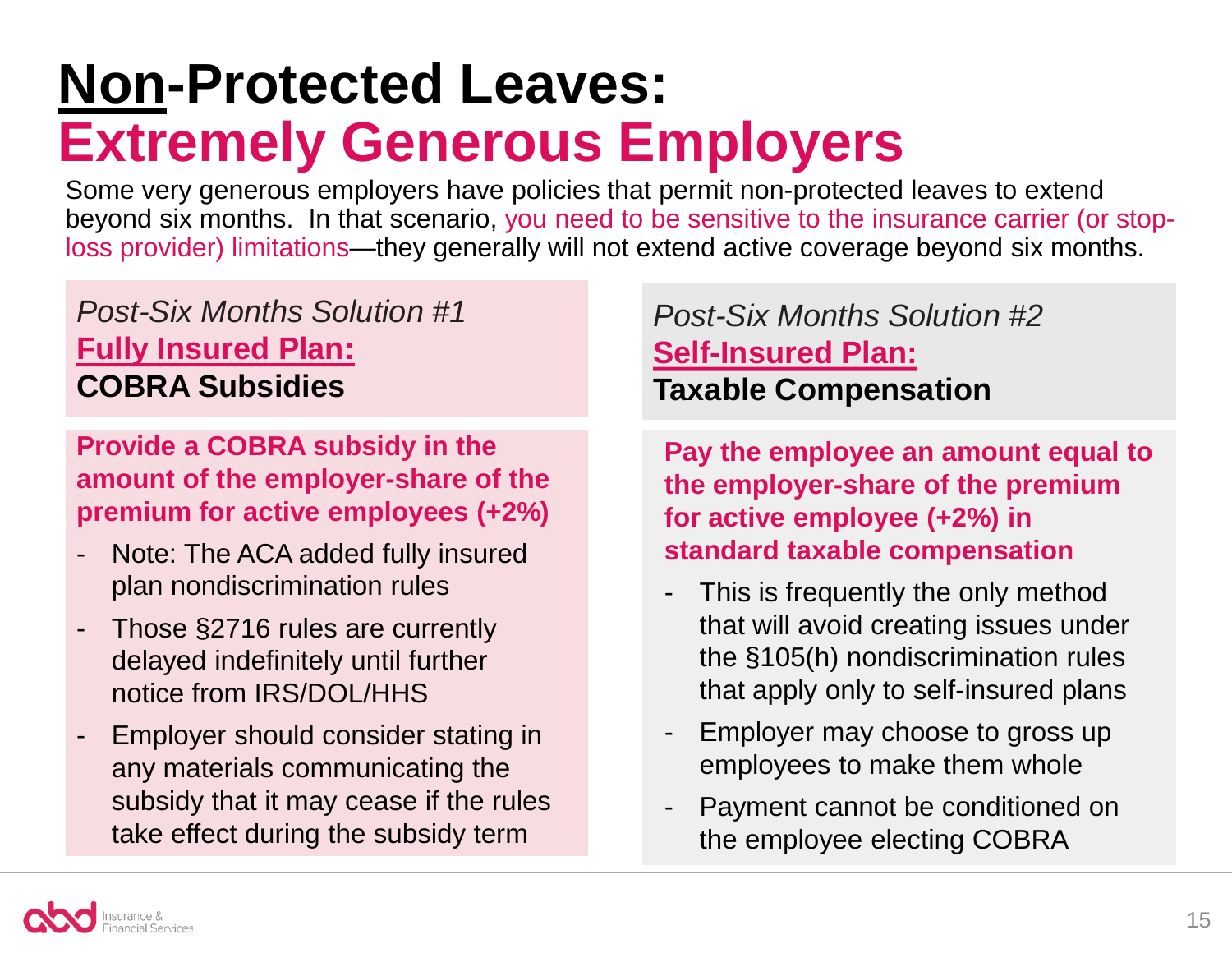# **ACA Complications The Look-Back Measurement Method**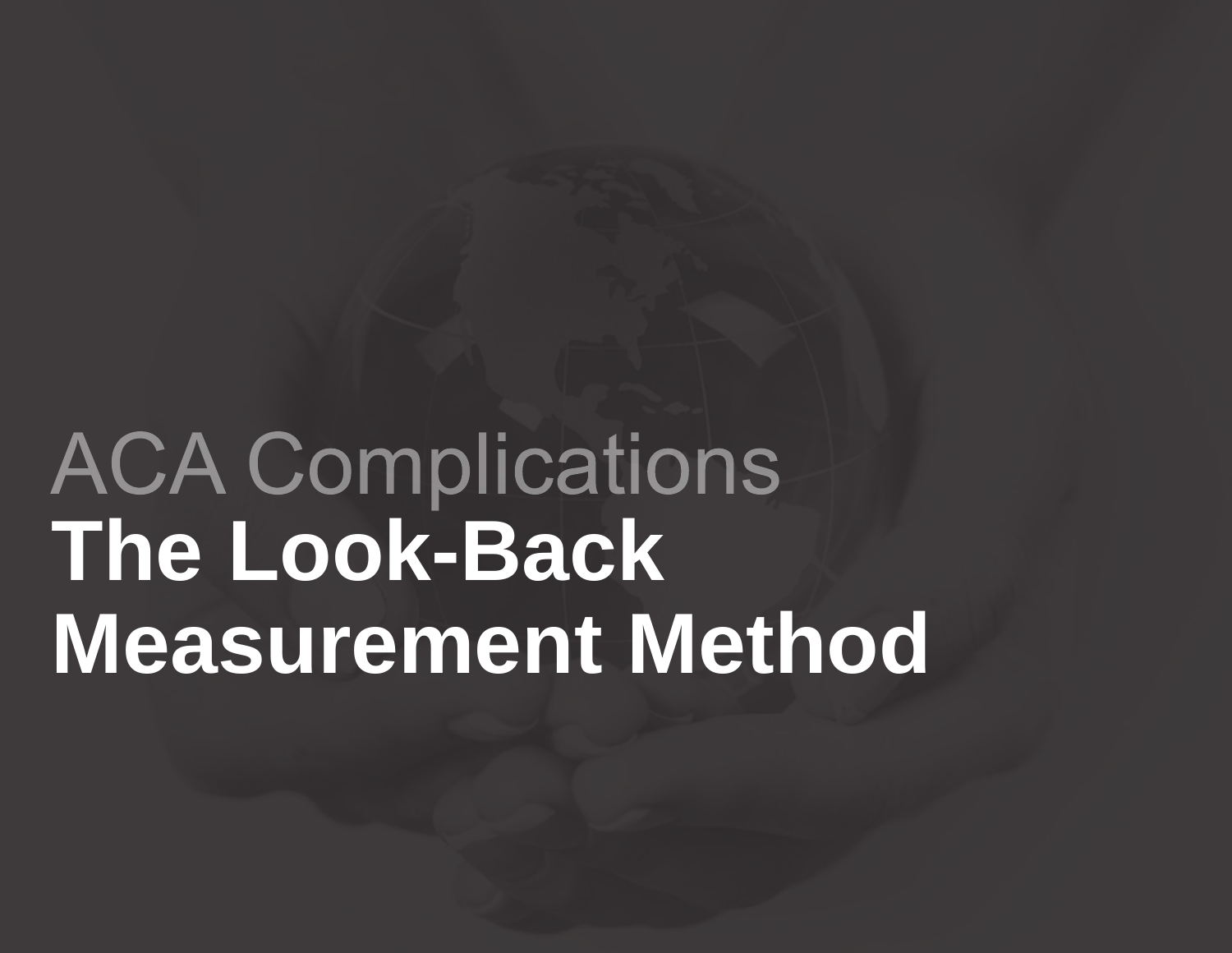## **ACA Complications:**

### **THERE ARE TWO DIFFERENT MEASUREMENT METHODS!**

- ALEs subject to the ACA pay or play rules generally may apply either measurement method to determine employees' full-time status:
	- The Monthly Measurement Method (MMM); or
	- The Look-Back Measurement Method (LBMM)
- These slides primarily address the LBMM because of the complications
- However, you may utilize the MMM and avoid much of this!
- See here for full details on the pros/cons of each measurement method depending on your situation: **http://www.theabdteam.com/blog/the-dark[side-of-the-aca-health-information-reporting-industry/](http://www.theabdteam.com/blog/the-dark-side-of-the-aca-health-information-reporting-industry/)**

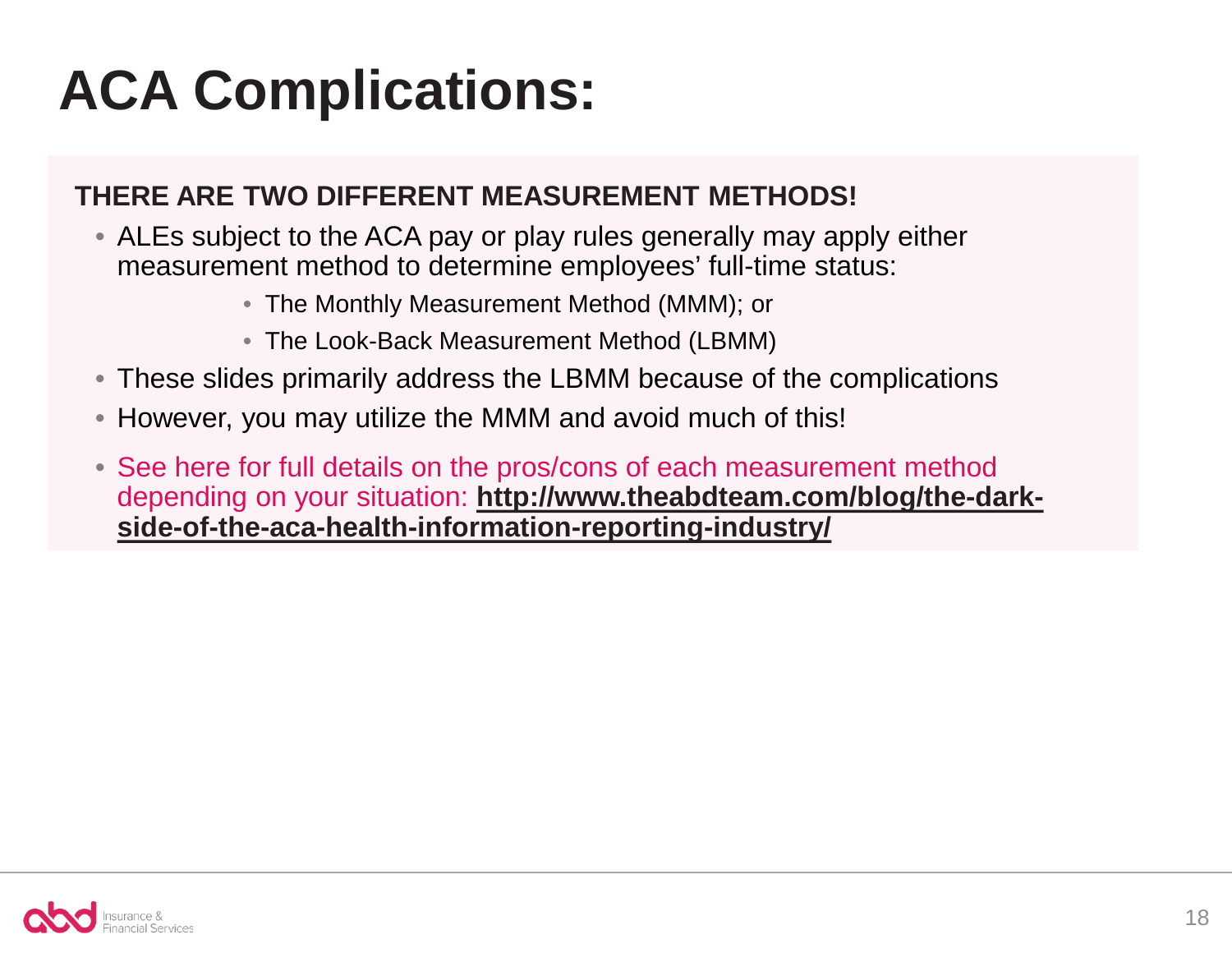## **Employer Mandate "Pay or Play" Look-Back Measurement Method**

The look-back measurement method provides an alternative to the monthly measurement method. Under look-back, employers test whether an employee averages 30 hours of service per week in a measuring period to lock in full-time or part-time status for the associated stability period. Employers can also place new variable hour, seasonal, and part-time employees in an initial measurement period prior to reaching full-time status.

#### **ONGOING EMPLOYEES**

- Generally, if look-back measurement method is used for one employee to determine full-time status, it must be used for all employees
- Exception: Employer can choose separate measurement methods for:
	- Hourly vs. salaried
	- Employees in different states
	- Union vs. non-union
	- Employees in different union groups
- **Typical structure:**
	- **Measurement period: 10/15 – 10/14**
	- **Administrative period: 10/15 – 12/31**
	- **Stability period: 1/1 – 12/31**

Note: 90-day administrative period limit prohibits measurement period running from 10/1.

#### **NEW HIRES**

- New full-time employees must be offered coverage by the first day of the fourth full calendar month of employment to avoid potential penalties
- New variable hour, seasonal, and part-time employees may be placed in an initial measurement period before being treated as full-time
	- Combined duration of initial measurement period and initial administrative period cannot exceed 13 months (plus a partial month for mid-month hires)
- **Typical structure for new variable/seasonal/part-time employee:**
	- **Hired on March 15, 2016**
	- **Initial administrative period: 3/15/16 – 3/31/16 (front-end of split administrative period)**
	- **Initial measurement period: 4/1/16 – 3/31/17**
	- **Initial administrative period: 4/1/17 – 4/30/17 (back-end of split administrative period)**
	- **Initial stability period: 5/1/17 – 4/30/18**

Note: Special rule permits 11-month initial measurement period, which would allow a two-month back-end initial administrative period.

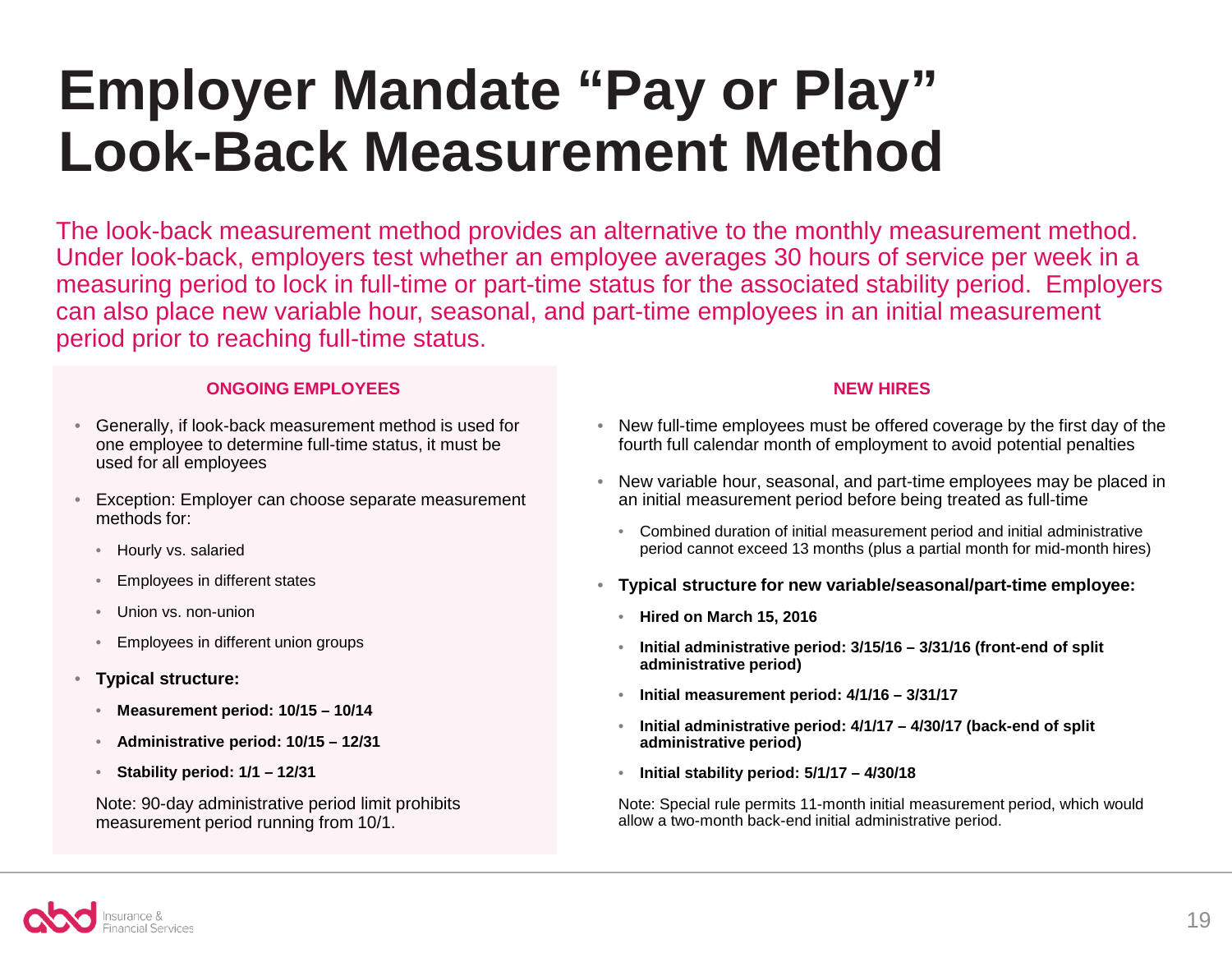## **Hours of Service in LBMM**

#### **Paid Leave of Absence**

**Paid leave is considered hours of service for purposes of pay or play**

This is because with paid leave, the employee is entitled to payment for a period of time during which no duties are performed due to the leave of absence

Means that a period of paid leave will be treated the same as a period of active employment duties

When using the look-back measurement method, the employee will have hours of service credited in the measurement period for the duration of the paid leave as if active or on paid vacation

#### **Unpaid Leave**

**An unpaid leave of absence that does not qualify as "special unpaid leave"**

In this case, the employee will not receive any hours of service credit

When using the look-back measurement method, the employee will have no hours of service for the duration of the unpaid leave

If the employee is at or near 30 hours per week when active, the period of unpaid leave could cause the average over the course of the full measurement period to dip below 30—resulting in the employee being treated as parttime for the associated stability period

#### **"Special" Unpaid Leave**

**Unpaid leave that is: Subject to FMLA Subject to USERRA; or On account of jury duty**

When using look-back measurement method, two options for addressing special unpaid leave:

**Excluded Period:** Exclude the period of special unpaid leave from the measurement period computation by determining the employee's average hours of service without the period of special unpaid leave

#### **OR**

**Imputed Hours:** Credit the employee with hours of service during the period of special unpaid leave at a rate equal to the average weekly hours of service for weeks that were not part of the special unpaid leave

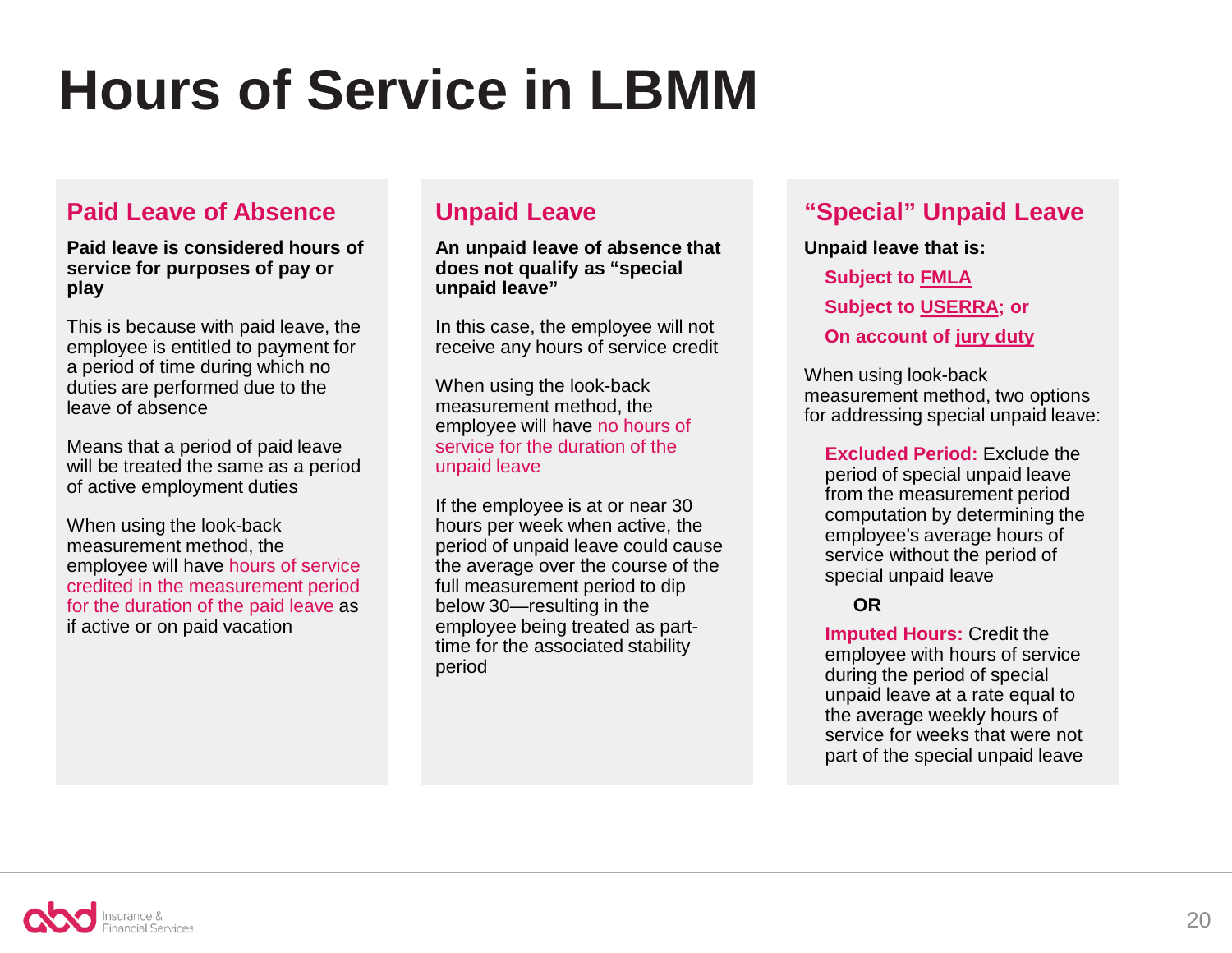## **Returning from a LOA (or Rehire)**

#### **Break in Service: 13 or More Consecutive Weeks**

**Where the employee did not have an hour of service for the company for a period of at least 13 consecutive weeks**

Upon return from leave, the employee can be treated as a new employee

The same principles in this case would apply to a new hire

If full time, must offer coverage no later than the first day of the fourth full calendar month to avoid penalties

If variable hour, seasonal, or part-time, employer can put the returning employee through a new initial measurement period before offering coverage

Note that the break period must be 26 weeks to treat the employee as a new employee if the employer is an educational organization

#### **Break in Service: Rule of Parity**

**Rule of parity applies where the break in service is at least four consecutive weeks, but shorter than 13 consecutive weeks (26 weeks for educational organization)**

Under the rule of parity, a break in service occurs if the employee's period of time with no credited hours of service is longer than the employee's immediately preceding period of employment

For example, employee works three weeks for an employer prior to going on unpaid leave (not "special") of ten weeks

- The ten-week period with no hours of service is a) at least four weeks long, and b) longer than the immediately preceding three-week period of employment
- Under the rule of parity, this is a break in service, and the employer may treat the employee as a new employee upon return

#### **No Break in Service: Continuing Employee**

**Where the period of leave (or period between termination and rehire) is not a break in service, the returning employee must be treated as a "continuing employee"**

Under the look-back measurement method, a continuing employee will return to the same status in the stability period

This means that if the continuing employee returns in a stability period in which the employee was being treated as full-time before the leave, the employee will be treated as full-time upon return and through the end of the stability period

Continuing full-time employees enrolled prior to termination must be offered coverage upon first day of return, or, if later, as soon as administratively practicable

• Rules deem first day of the calendar month following return to always comply under this standard

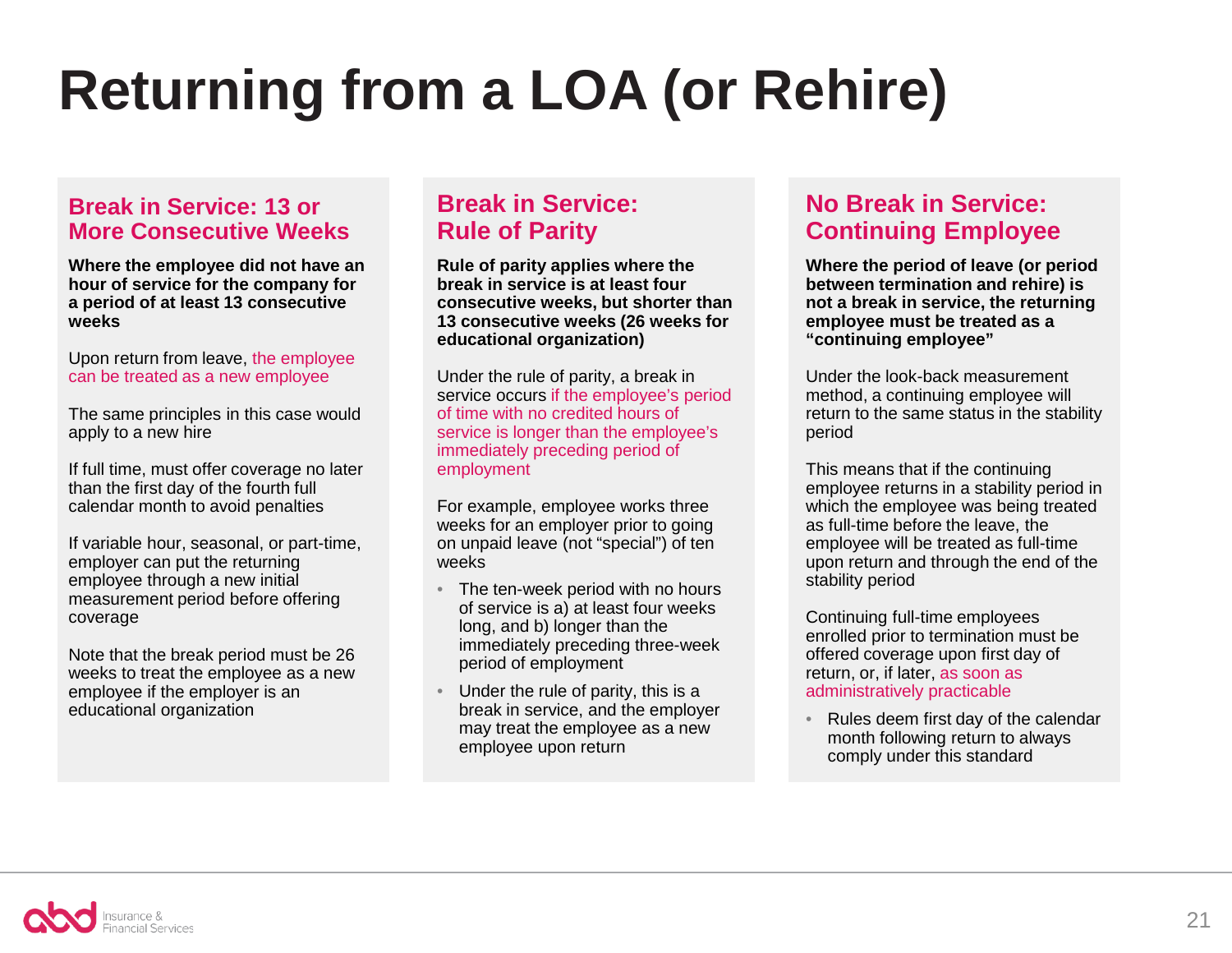## **General Hours of Service Rules**

**Treas. Reg. §54.4980H-1(a)(24) defines an "hour of service" as follows:**

- **(1) Active Duties:** Each hour for which an employee is paid, or entitled to payment, for the performance of duties for the employer; and
- **(2) Inactive Payments:** Each hour for which an employee is paid, or entitled to payment by the employer for a period of time during which no duties are performed due to:
	- *(a) Vacation,*
	- *(b) Holiday,*
	- *(c) Illness,*
	- *(d) Incapacity (including disability),*
	- *(e) Layoff,*
	- *(f) Jury duty,*
	- *(g) Military duty, or*
	- *(h) Leave of absence.*

**Treas. Reg. §54.4980H-3(b) sets forth the calculation rules:**

### **Hourly Employees:**

**Actual Hours:** Employer must calculate actual hours of service from records of hours worked and hour for which payment is made or due

- Generally pretty straightforward data from payroll
- Special exceptions for hard to track hours

#### **Non-Hourly Employees (e.g., Salaried):**

- **1) Actual Hours:** Use actual hours of service from records of hours worked and for which payment is made or due;
- **2) Days-Worked Equivalency:** Employee is credited with eight hours of service for each day the employee is paid or entitled to pay; or
- **3) Weeks-Worked Equivalency:** Employee is credited with 40 hours of service for each week the employee is paid or entitled to pay

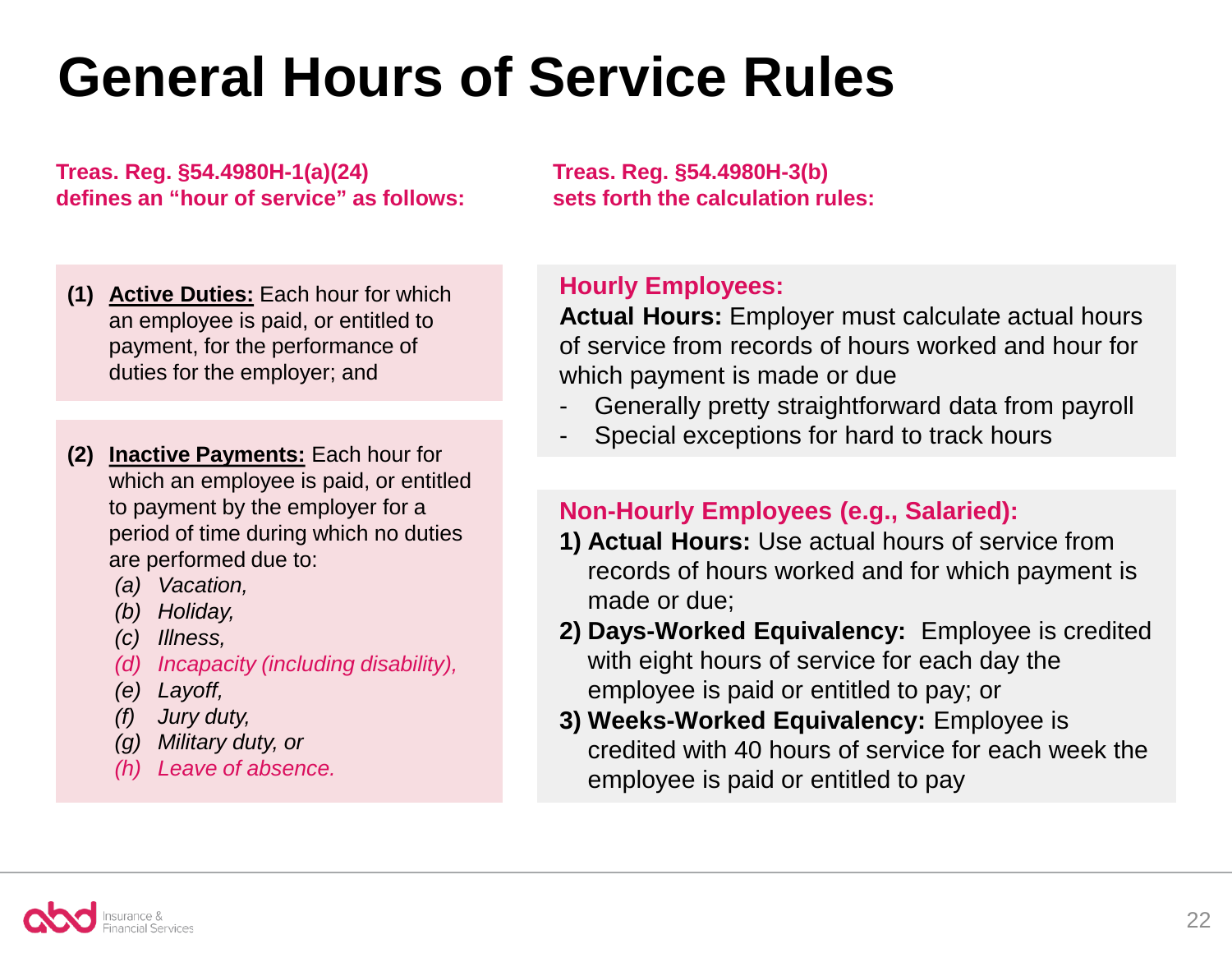### **Employees on Leave: Inactive Payments and Hours of Service**

### **Included in Hours of Service**

- IRS confirmed that payments are generally deemed to be made by the employer regardless of whether the payment is made directly by the employer
	- For example, payments made from an insurance carrier or trust fund to the employee are still considered made by the employer
- Most disability payments (other than state statutory plans) count as hours of service if the employee has not been terminated from employment
	- Includes STD and LTD—even where benefit payments made by carrier

### **Excluded From Hours of Service**

- Workers' compensation payments
- Unemployment payments
- State disability payments (or voluntary replacements to comply with state STD requirements)
	- California SDI
	- California Voluntary Plan
	- Statutory disability plans (or private replacements) in Hawaii, New Jersey, New York, and Rhode Island
- Disability plan payments made from arrangements to which the employer did not directly or indirectly contribute
	- Requires that the premium was exclusively paid by employee after-tax contributions to qualify

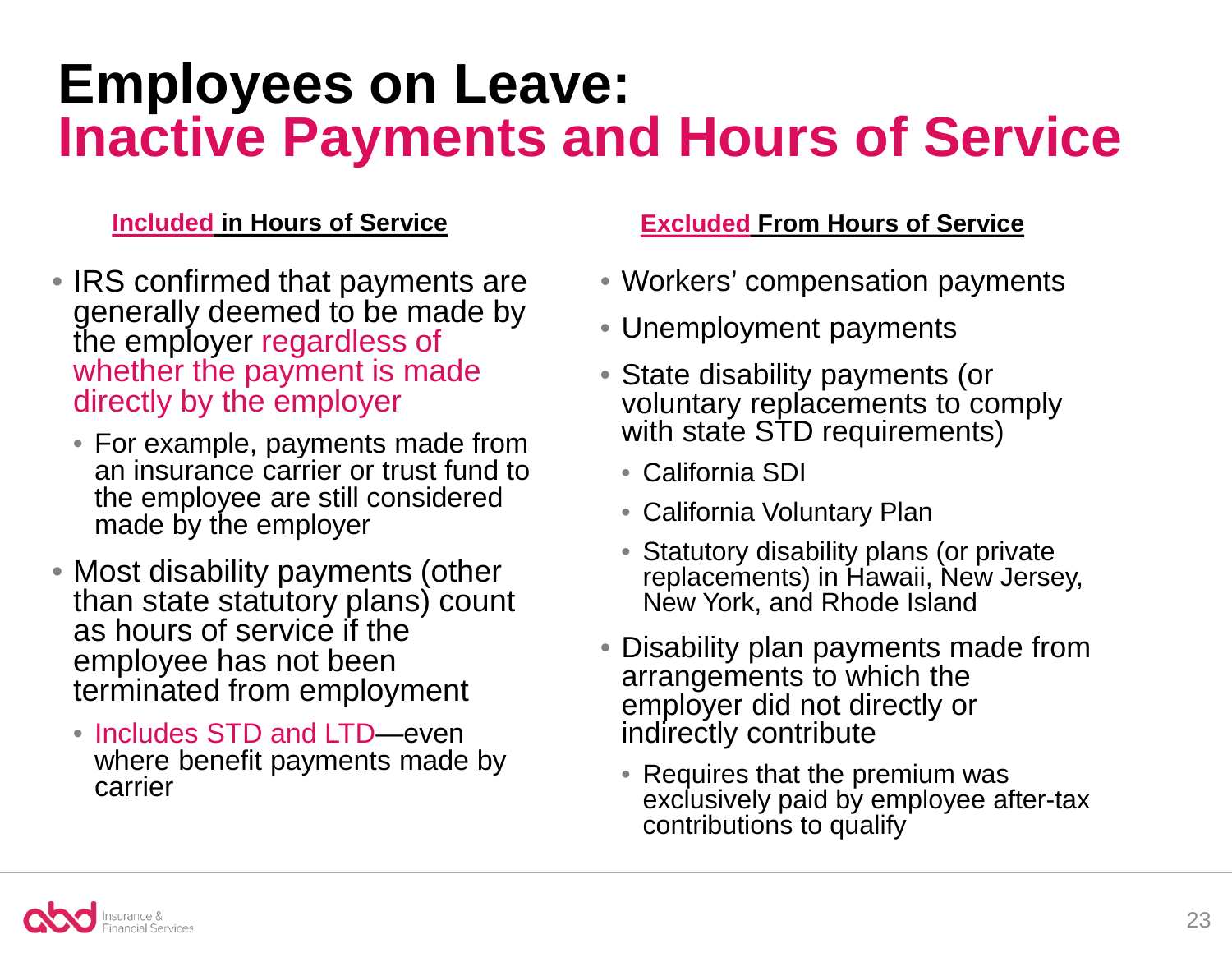## **The ACA's Employer Mandate "Pay or Play" §4980H Penalties**

**§4980H(a)—The "A Penalty"** *Aka: The "Sledge Hammer Penalty"*

- **Failure to offer MEC to at least 95% of all full-time employees (and their children to age 26) in 2016 and beyond**
- The A Penalty is triggered by at least one such full-time employee who is not offered MEC enrolling in subsidized exchange coverage
- 2017 A Penalty liability is \$2,260 annualized (\$188.33/month) multiplied by all full-time employees
	- 30 full-time employee reduction from multiplier in 2016 and beyond

### **§4980H(b)—The "B Penalty"** *Aka: The "Tack Hammer Penalty"*

- Applies where the employer is not subject to the A penalty
- **Failure to:**
- **1) Offer coverage that's affordable**
- **2) Offer coverage that provides MV**
- **3) Offer MEC to a full-time employee (where the employer has still offered at a sufficient percentage to avoid A Penalty liability)**
- The B Penalty is triggered by any such full-time employee enrolling in subsidized exchange coverage
- B Penalty liability is \$3,390 annualized (\$282.50/month) multiplied by each such full- time employee who enrolls in subsidized time employee who enrolls in subsidized<br>exchange coverage
	- Note that although the B Penalty amount is higher (\$3,390 vs. \$2,260), the multiplier is generally much lower
	- The multiplier is only those full-time employees not offered affordable/minimum value coverage who enroll in subsidized exchange coverage—not all full-time employees

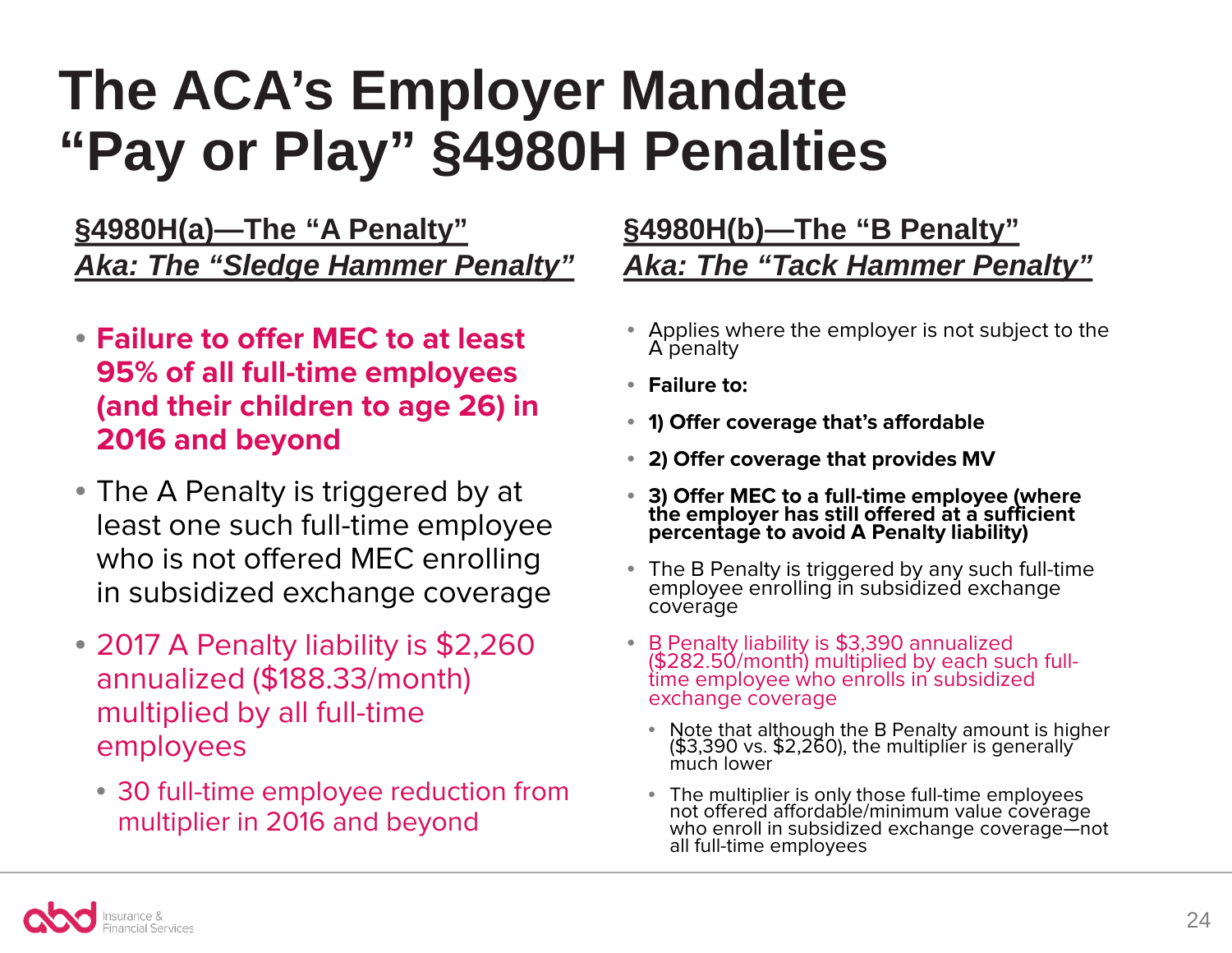# **ADA No Coverage Rights**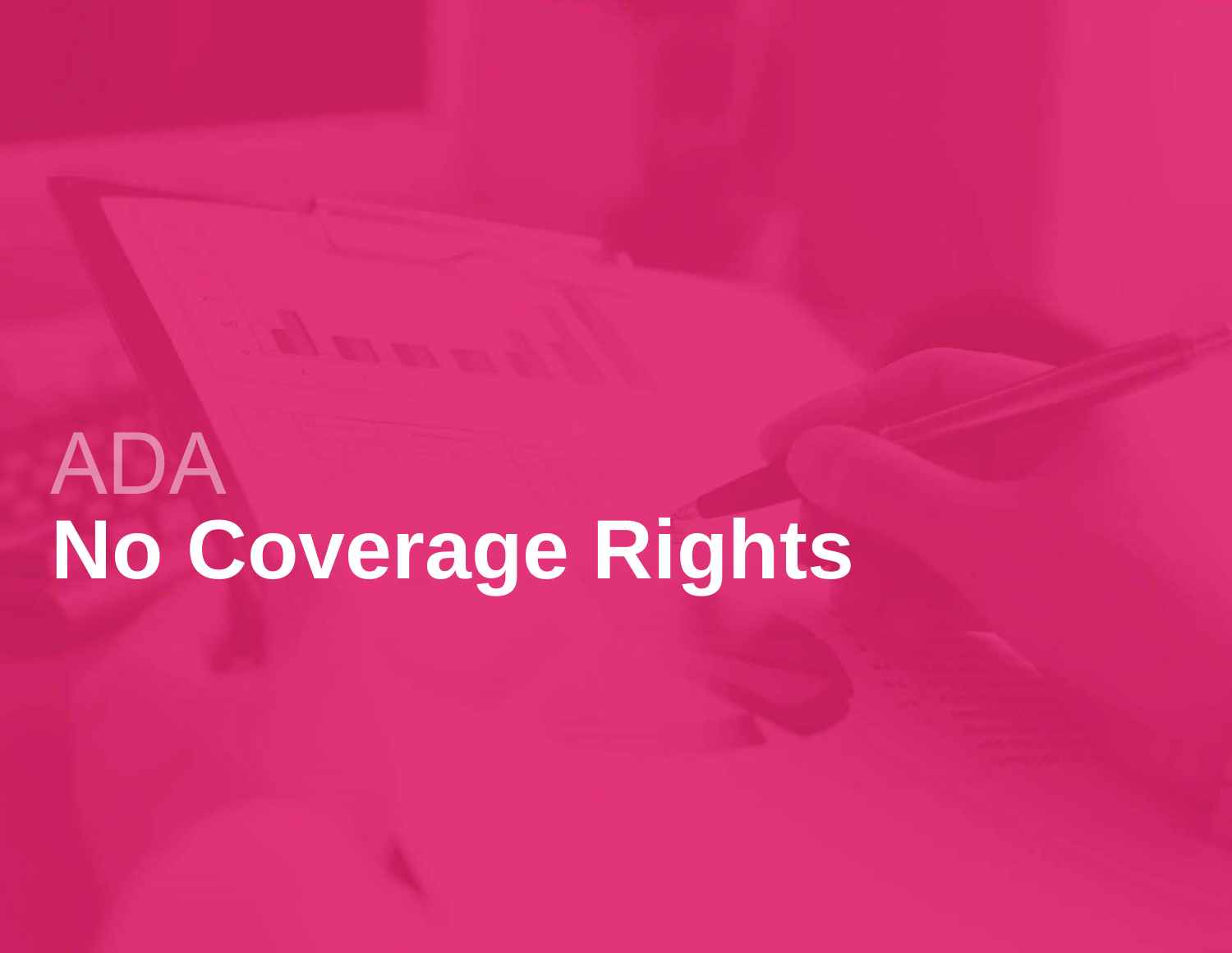## **ADA Leave: No Coverage Rights**

### **EEOC FMLA/ADA Fact Sheet FAQ, Q/A-15:**

• https://www.eeoc.gov/policy/docs/fmlaada.html

• **15. Q: Do the ADA and the FMLA require an employer to continue an employee's health insurance coverage during medical leave?**

• A: Under the ADA, an employer must continue health insurance coverage for an employee taking leave or working part-time *only if the employer also provides coverage for other employees in the same leave or part-time status.* The coverage must be on the same terms normally provided to those in the same leave or part-time status. (emphasis added)

• Under the FMLA, an employer always must maintain the employee's existing level of coverage (including family or dependent coverage) under a group health plan during the period of FMLA leave, provided the employee pays his or her share of the premiums. An employer may not discriminate against an employee using FMLA leave, and therefore must also provide such an employee with the same benefits (e.g., life or disability insurance) normally provided to an employee in the same leave or part-time status.

### **Health Coverage Terminates (Even Though Employment Does Not)**

- The employee may not be terminated from employment until after exhausting protected leave rights and/or the ability to continue coverage through an company leave policy
	- Could take over a year to determine whether the employer is able to make an appropriate reasonable accommodation for a disabled employee (or if that would create an undue hardship)
- ADA does not come with any requirement to continue health coverage (unlike FMLA, CFRA, PDL, or another state equivalent)
- Health coverage will generally terminate after the protected leave period (if any) and company leave policy for coverage has ended—and the employee will have COBRA rights
	- Loss of coverage caused by reduction in hours or failure to return from FMLA leave

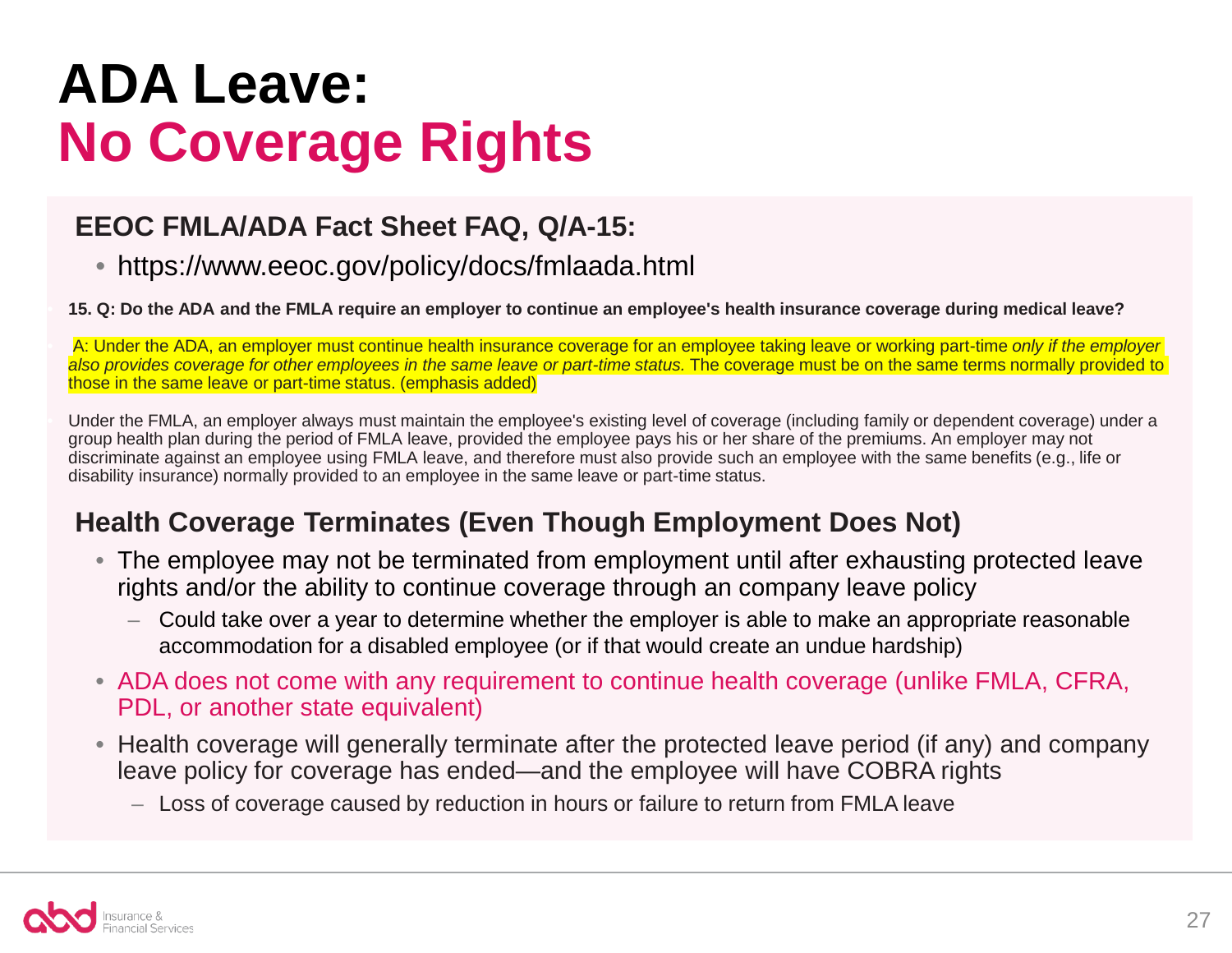## **Takeaways** Wrap Up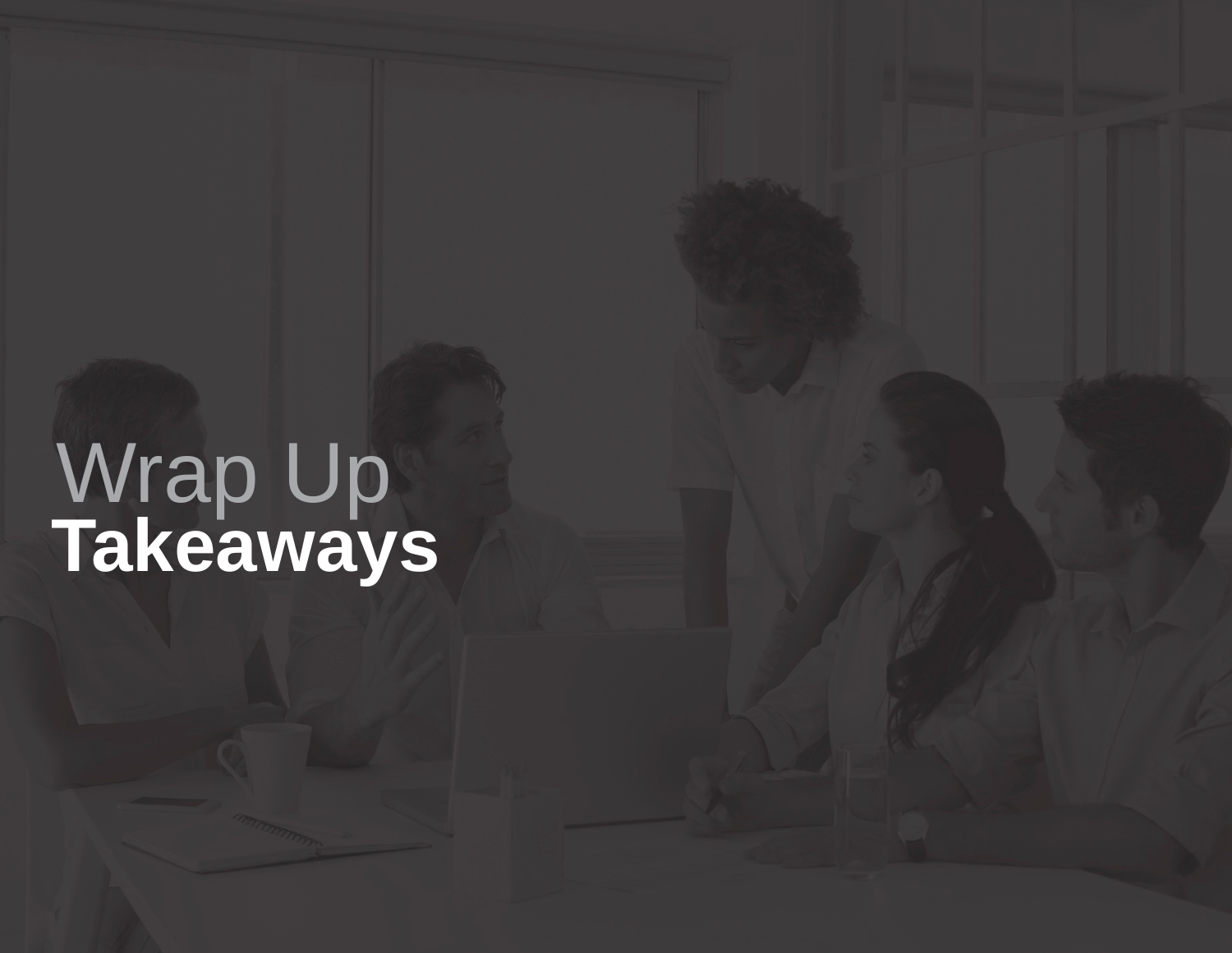### **Health Benefits While on Leave: Takeaways**

### **Three Key Points to Remember:**

Employees on protected leave under FMLA, CFRA, or PDL (or another state equivalent) must have the option to continue active coverage at the active employee-share of the premium. There are three methods for collecting payment. COBRA rights apply upon failure to return.

For non-protected leaves, the default approach would be to terminate active coverage (and offer COBRA). However, many employers have a leave policy to extend active coverage for some period where no protected leave is available, or after the protected leave period expires. Be careful to coordinate this approach with the insurance carriers or stop-loss providers.

Applicable Large Employers subject to the ACA pay or play rules will need to pay particularly close attention to avoid potential tax penalty liability if they utilize the look-back measurement method to determine employees' full-time status. And don't forget that ADA leave is not protected leave for coverage purposes—even if the employee has not been terminated from employment.



**A**

**B**

**C**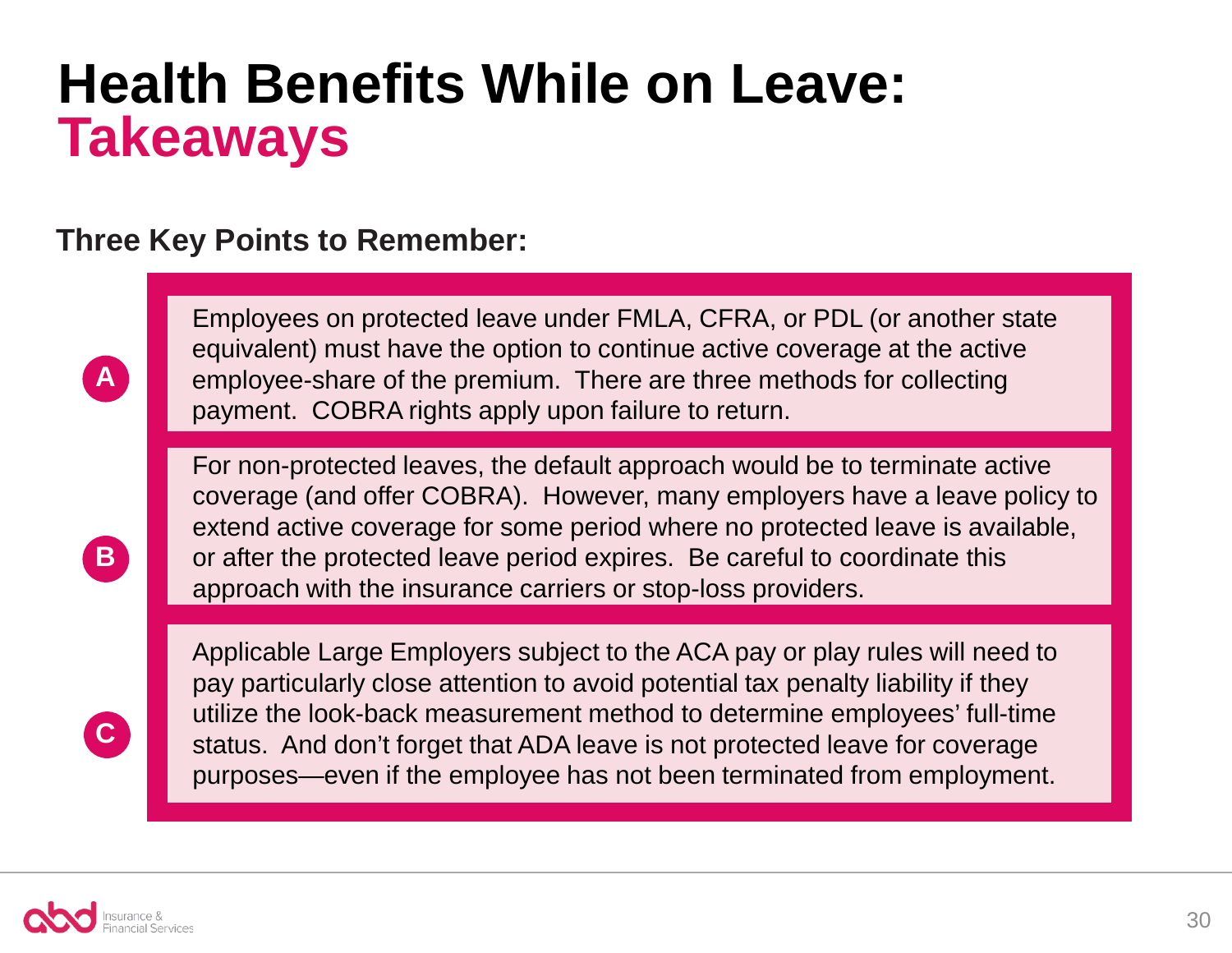# Appendix **Typical New Child Leaves**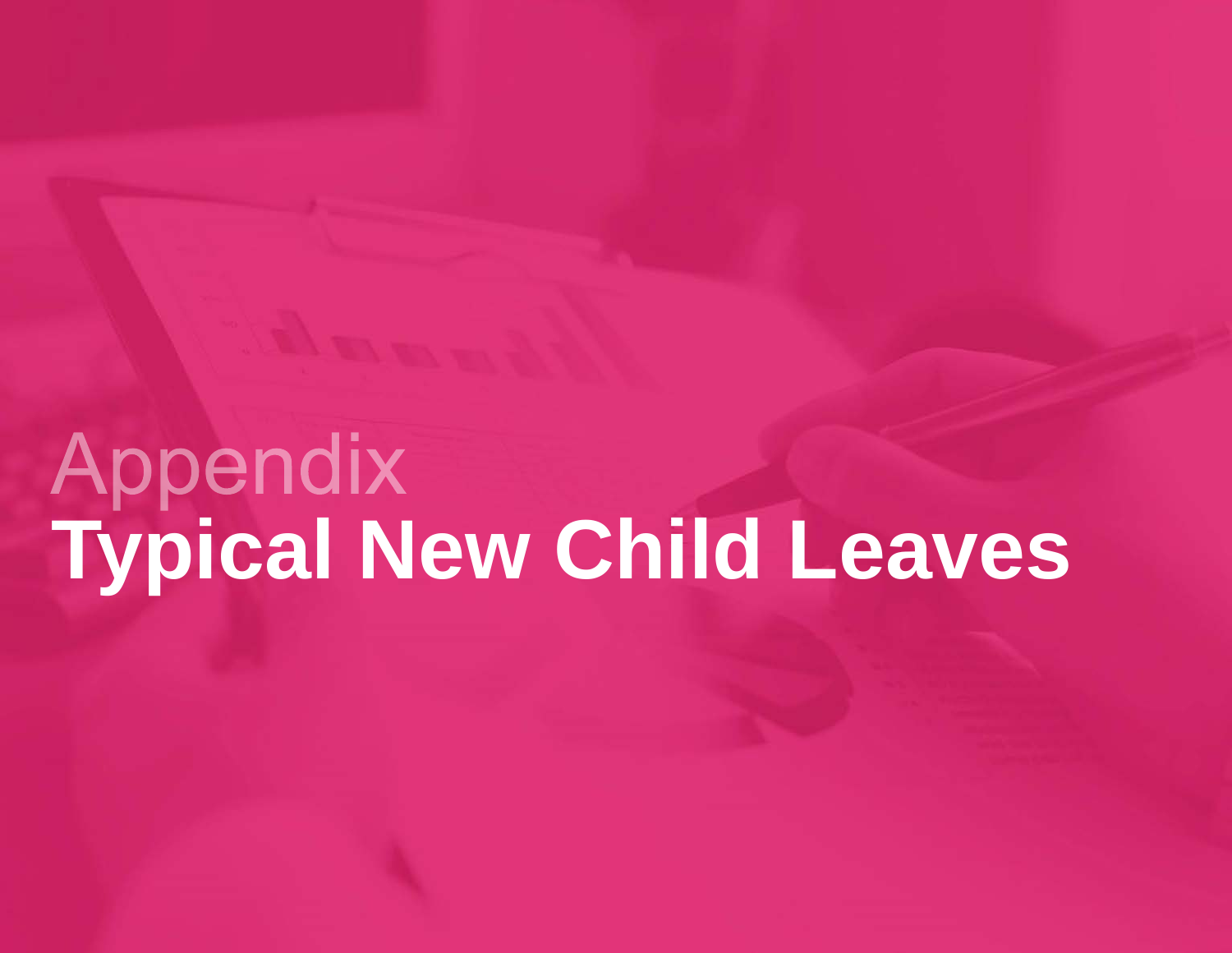## **Appendix Overview: PDL, FMLA, CFRA Eligibility**

### **This Appendix Assumes PDL, FMLA, and CFRA Apply!**

- Not all employer are subject to PDL, FMLA, and CFRA
- Not all employees are eligible for FMLA/CFRA
- Different rules apply where an employer is not subject to one or more of these laws, or where an employee is not eligible for FMLA/CFRA
- See the full ABD Federal/CA Leave Chart [HERE](http://pages.theabdteam.com/rs/abdinsurance/images/Leaves%20-%20Federal%20and%20CA%20leave%20comparison%20-%20revised%202014.pdf) for details

### **FMLA/CFRA Fast Facts**

- **Covered Employers:** 50 or more employees for at least 20 workweeks in preceding calendar year
- **Eligible Employees:** At least 12 months worked,1,250 hours worked in 12-months prior to start of leave, and at least 50 employees within 75 miles of the worksite
- **Reasons for Leave:** Childbirth and new child bonding, unable to work because of a serious health condition, to care for an immediate family member with a serious health condition, qualifying exigencies related to active duty military service

### **PDL Fast Facts**

- **Covered Employers:** 5 or more employees
- **Eligible Employees:** All employees with pregnancy-related disabilities (no minimum duration or hours worked requirements)

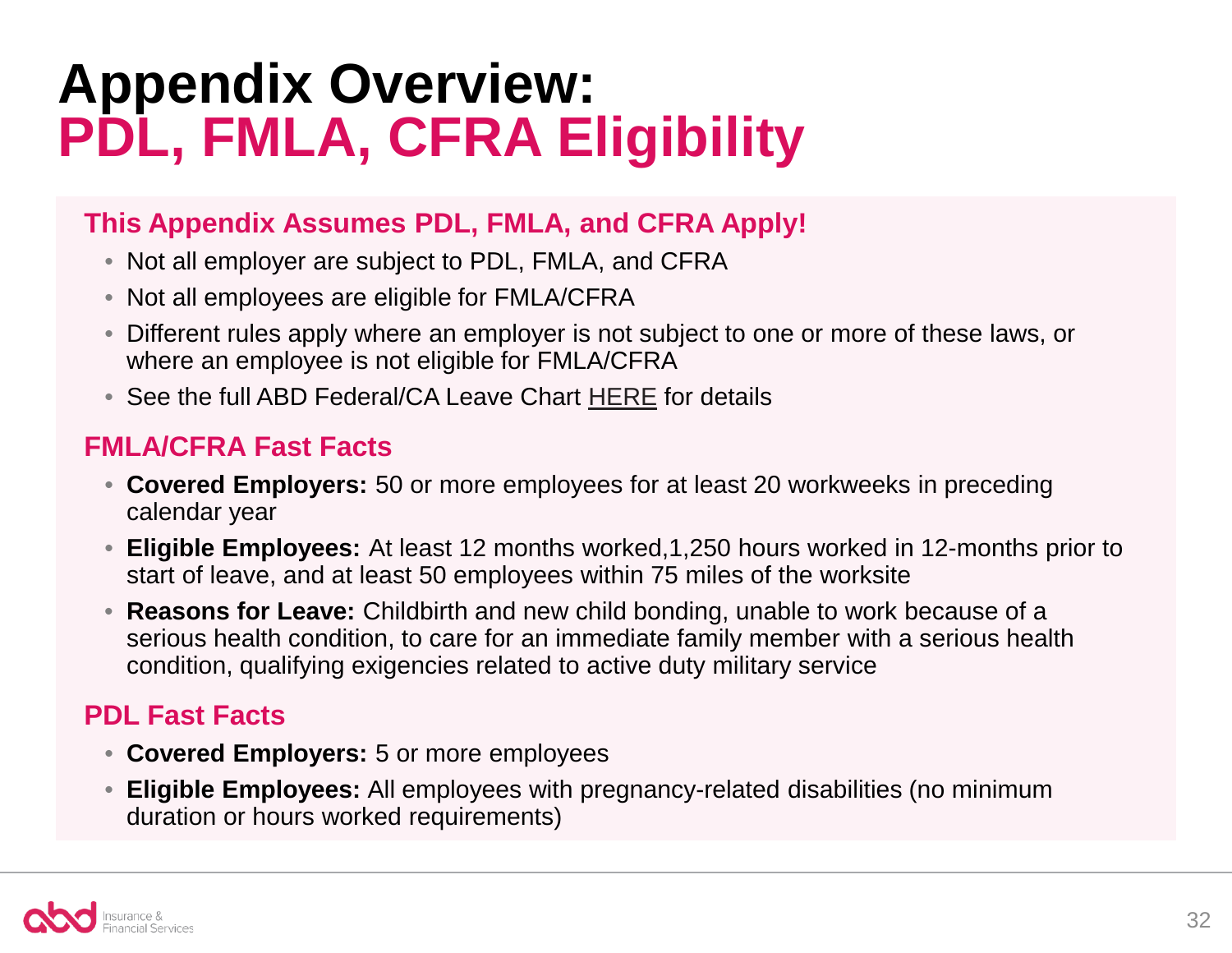### **New Child Leave in CA: Job Protection Full ABD Federal/CA Leave Chart Available [HERE](http://pages.theabdteam.com/rs/abdinsurance/images/Leaves%20-%20Federal%20and%20CA%20leave%20comparison%20-%20revised%202014.pdf)**



### **Birthing Mother: Three Primary Job Protection Laws**

- 1) Pregnancy Disability Leave (PDL)
- 2) Family and Medical Leave Act (FMLA)
- 3) California Family Rights Act (CFRA)
- **Before Delivery:** PDL is generally available four weeks before the due date
- **Standard Delivery:** PDL is available for up to six weeks after childbirth
	- Typical total before/after PDL period of 10 weeks (2½ months)
- **C-Section Delivery:** PDL is available for up to eight weeks after childbirth
	- Typical total before/after PDL period of 12 weeks (3 months)
- **Extended Disability:** PDL is available for up to four months total (17⅓ weeks) where the birth mother is determined disabled by a physician for a longer period after delivery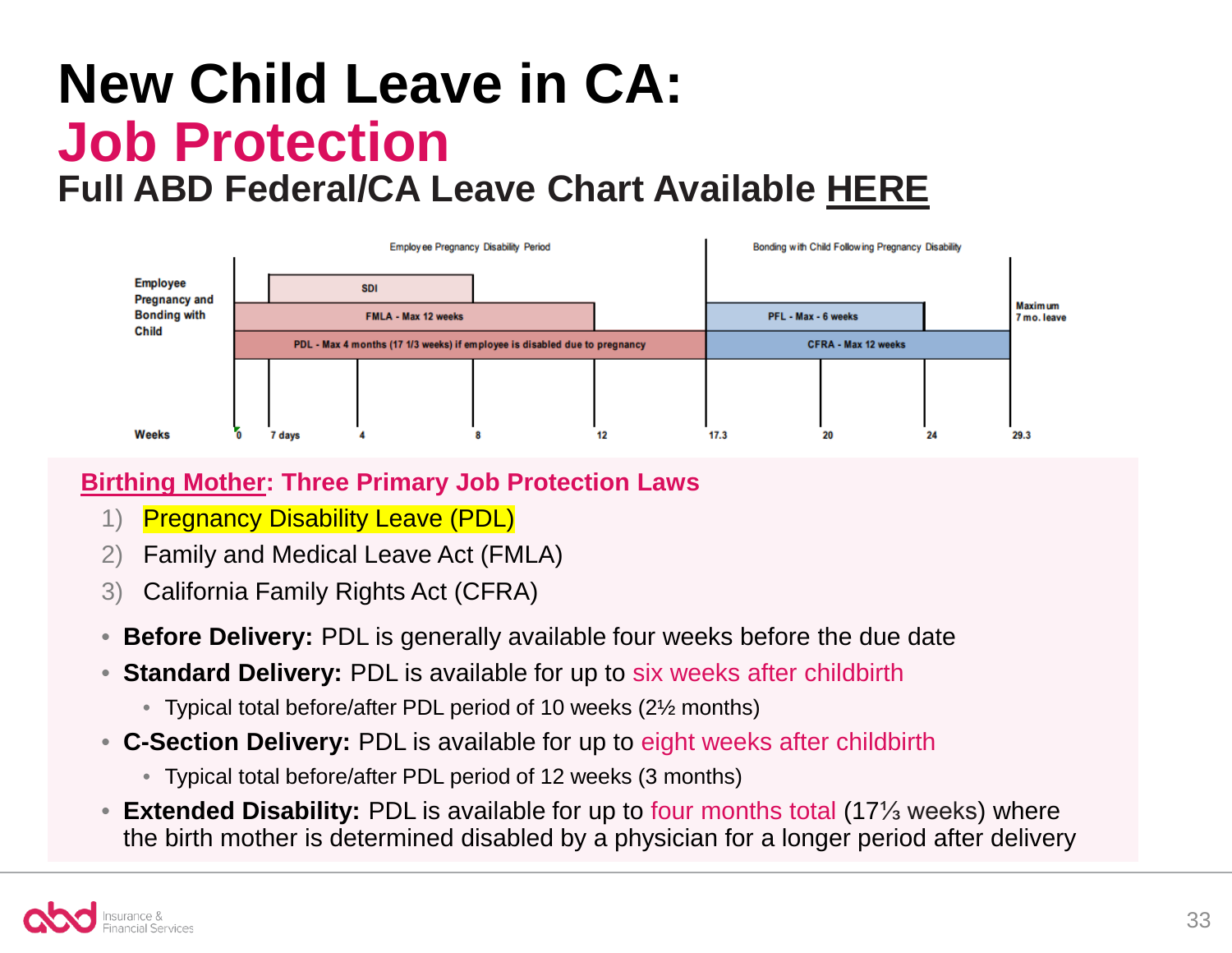### **New Child Leave in CA: Job Protection Full ABD Federal/CA Leave Chart Available [HERE](http://pages.theabdteam.com/rs/abdinsurance/images/Leaves%20-%20Federal%20and%20CA%20leave%20comparison%20-%20revised%202014.pdf)**



### **Birthing Mother: Three Primary Job Protection Laws**

- 1) Pregnancy Disability Leave (PDL)
- 2) Family and Medical Leave Act (FMLA)
- 3) California Family Rights Act (CFRA)
- **Baby Bonding:** FMLA and CFRA both provide for up to 12 weeks of new child bonding
- **PDL/CFRA Not-Concurrent:** CFRA does not run concurrently with PDL (FMLA does)
	- Means employee has another 12 weeks of CFRA job protection available after PDL period
- **Most Common Result:** Employees will have job protected leave available for the full 10 or 12-week PDL period (including before birth) plus 12 weeks CFRA new child bonding
	- **Standard Delivery:** 5½ months of PDL & FMLA/CFRA before/after birth job-protected leave
	- **C-Section Delivery:** 6 months of PDL & FMLA/CFRA before/after birth job-protected leave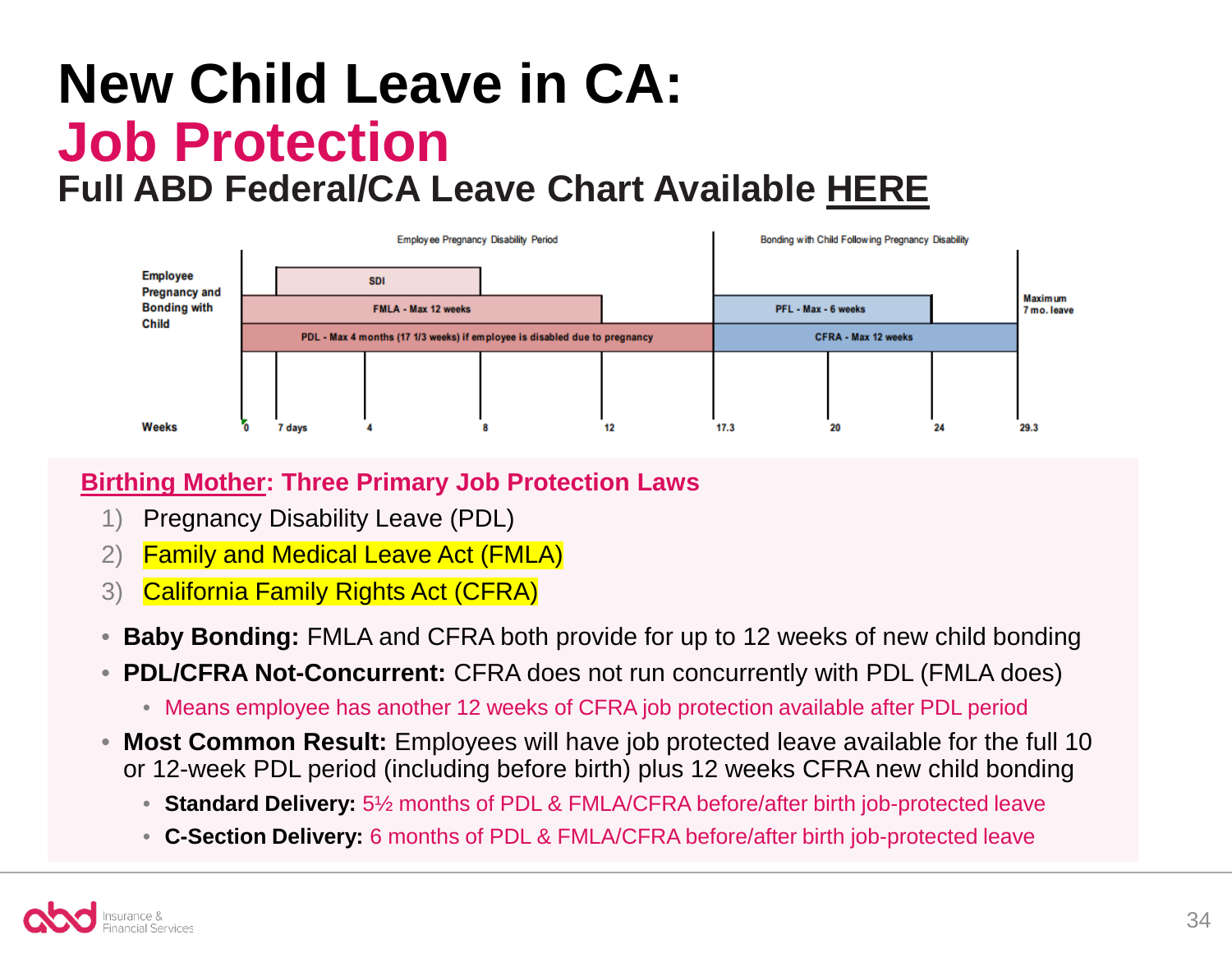### **New Child Leave in CA: Partial Wage Replacement Full ABD Federal/CA Leave Chart Available [HERE](http://pages.theabdteam.com/rs/abdinsurance/images/Leaves%20-%20Federal%20and%20CA%20leave%20comparison%20-%20revised%202014.pdf)**



### **Birthing Mother: Two Primary Partial Wage Replacement Laws**

- 1) California State Disability Insurance (SDI)
- 2) California Paid Family Leave (PFL)
- **PDL Pregnancy Disability Period:** SDI provides 55% of employee's earnings over 12 month base period (roughly 5 to 18 months before the disability claim begins)
	- 2017 maximum benefit amount is capped at \$1,173 per week (based on \$110,902 annual salary)
- **Baby Bonding Period:** PFL paid at same rate as SDI for up to 6 weeks of baby bonding
	- No waiting period in transition from SDI to PFL
- **Most Common Result:**
	- **Standard Delivery:** Typically up to 4 months of SDI and PFL partial wage replacement
	- **C-Section Delivery:** Typically up to 4½ months of SDI and PFL partial wage replacement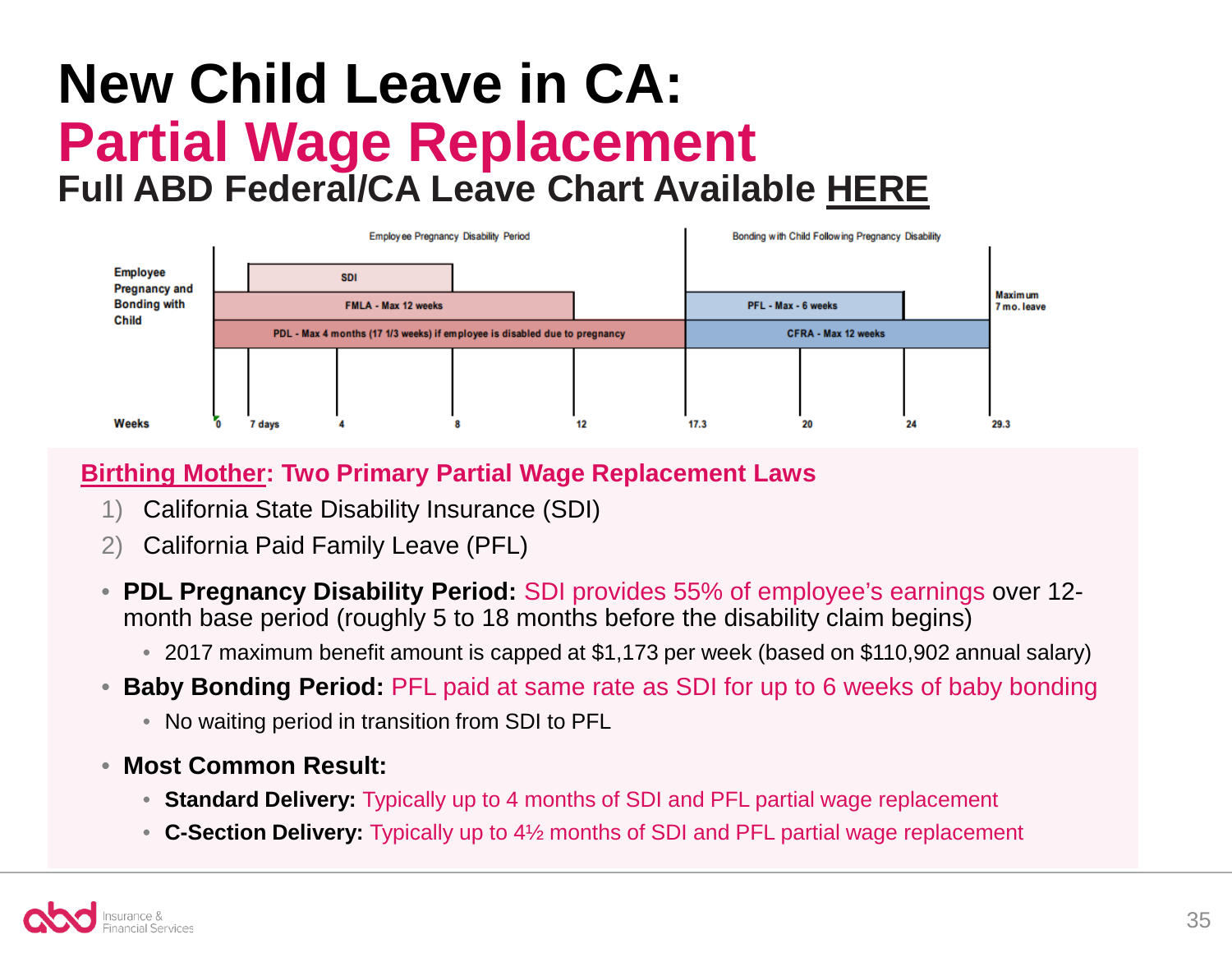### **New Child Leave in CA: Paternity & Non-Birthing Maternity Full ABD Federal/CA Leave Chart Available [HERE](http://pages.theabdteam.com/rs/abdinsurance/images/Leaves%20-%20Federal%20and%20CA%20leave%20comparison%20-%20revised%202014.pdf)**



### **Paternity & Non-Birthing Maternity:**

- **FMLA and CFRA Job Protection:** Employee will have up to 12 weeks (3 months) of job protection for new child bonding through concurrent FMLA/CFRA rights
- **PFL Partial Wage Replacement:** Provides 55% of employee's earnings over 12-month base period (roughly 5 to 18 months before the disability claim begins) for up to six weeks of new child bonding
	- 2017 maximum benefit amount is capped at \$1,173 per week (based on \$110,902 annual salary)
- **Most Common Result:**
	- **Paternity Leave:** New fathers can take protected bonding leave for up to 12 weeks (3 months)
	- **Non-Birthing Maternity Leave (Adoption, Foster Care, Surrogacy):** Same as paternity leave
	- **Partial Wage Replacement:** Non-birthing parents of a new child are eligible for up to 6 weeks of PFL for new child bonding—half of the period in which they enjoy job protection

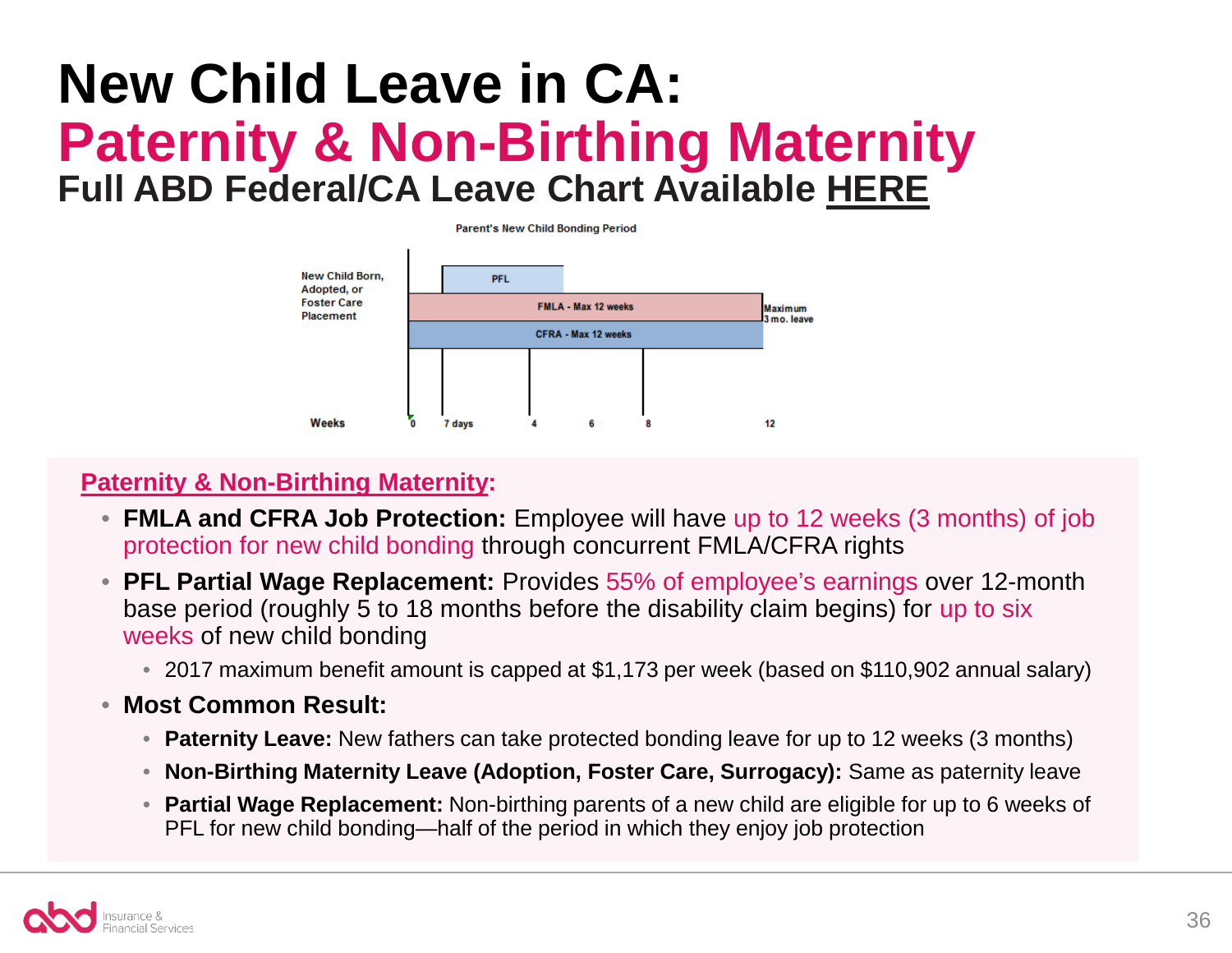## **San Francisco Paid Parental Leave Ordinance (PPLO)**

### **Full Office Hours Webinar**

• <http://www.theabdteam.com/abd-insights/presentations/>

### **Effective Dates:**

- January 1, 2017 for employers with 50+ employees regardless of location
- July 1, 2017 for employers with 35+ employees regardless of location
- January 1, 2018 for employers with 20+ employees regardless of location

### **Covered Employees:**

- Commenced employment at least 180 days prior to start of leave
- Performs at least at 8 hours of work per week in San Francisco
- At least 40% of total weekly hours for employer are in San Francisco
- Eligible for California Paid Family Leave (PFL) for new child bonding

### **Payment Amount**

- SF PPL pays 45% of average weekly wages (max \$960/week) in PFL new child bonding period
- PFL pays 55% of earnings with a maximum weekly benefit of \$1,173
- PPL payment will reduce to 40% or 30% in 2018 to adjust for higher PFL benefit

### **Employer Notice Requirements & Recordkeeping**

- Post PPLO poster in a conspicuous place and update employee handbook
- Provide PPL form to employees
- Retain records documenting PPL for a period of 3 years

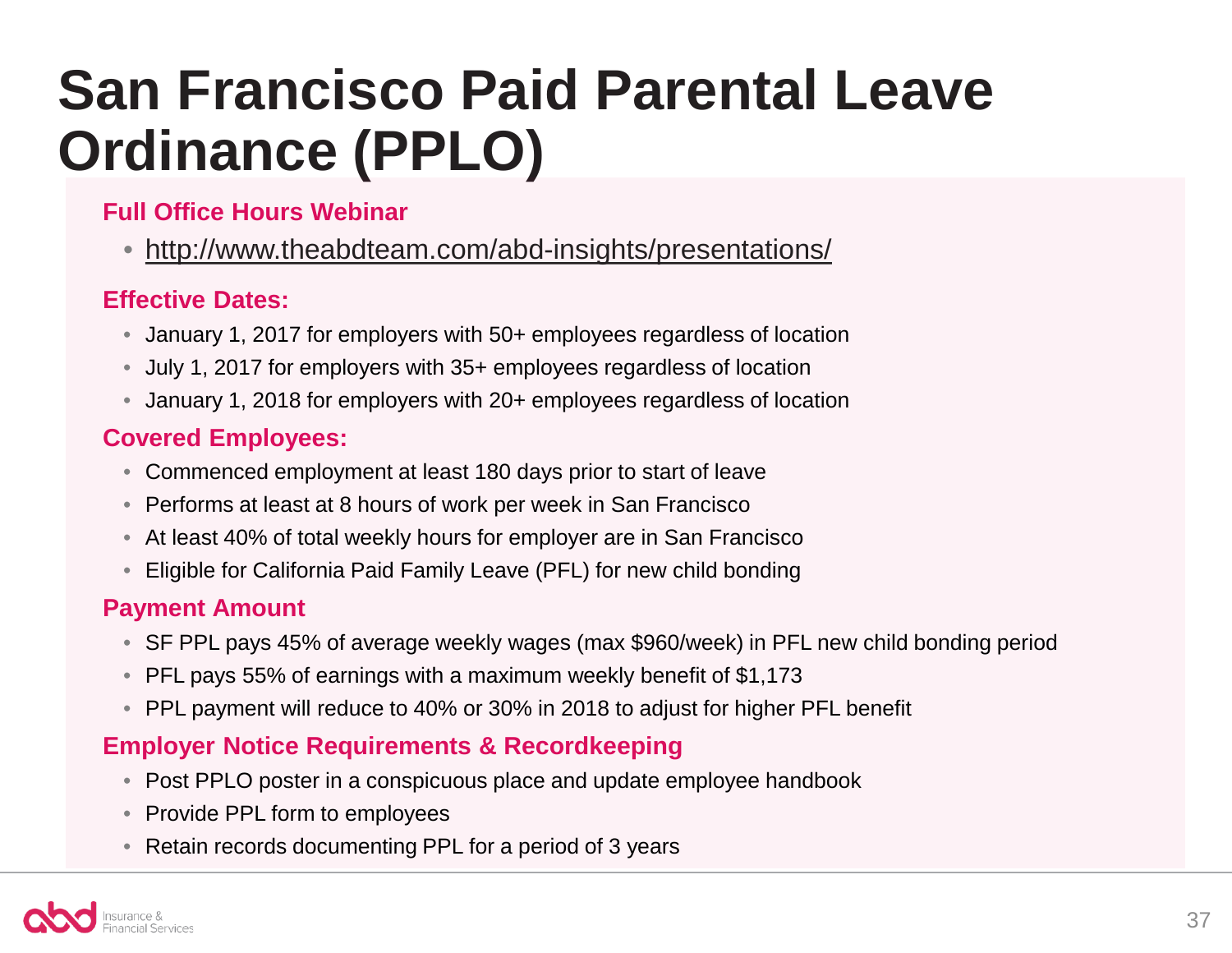## **CA SDI/PFL Changes for 2018**

In April 2016, Governor Jerry Brown signed AB 908 into law increasing the benefits paid under SDI and PFL beginning in 2018, and eliminating the PFL waiting period.

### **Increased Benefits: 60% or 70% (Income Dependent)**

### **Specifics:**

- Current SDI/PFL benefit is 55% wage replacement for all income levels
- New 2018 approach will depend on income level during the base period (prior four quarters):
- **Sixty Percent (60%):** Individuals who earned one-third or more of the state's average quarterly wage
- **Seventy Percent (70%):** Individuals who earned less than one-third of the state's average quarterly wage

### **Elimination of Waiting Period: For PFL Only (Not SDI)**

### **Specifics:**

- Currently there is a seven-day waiting period to receive benefits under both SDI and PFL programs
- The PFL waiting period is waived for new mothers transitioning from SDI to PFL
- AB 908 eliminates the seven-day waiting period for PFL claims (that aren't a transition from SDI)
- Seven-day waiting period will remain for SDI claims

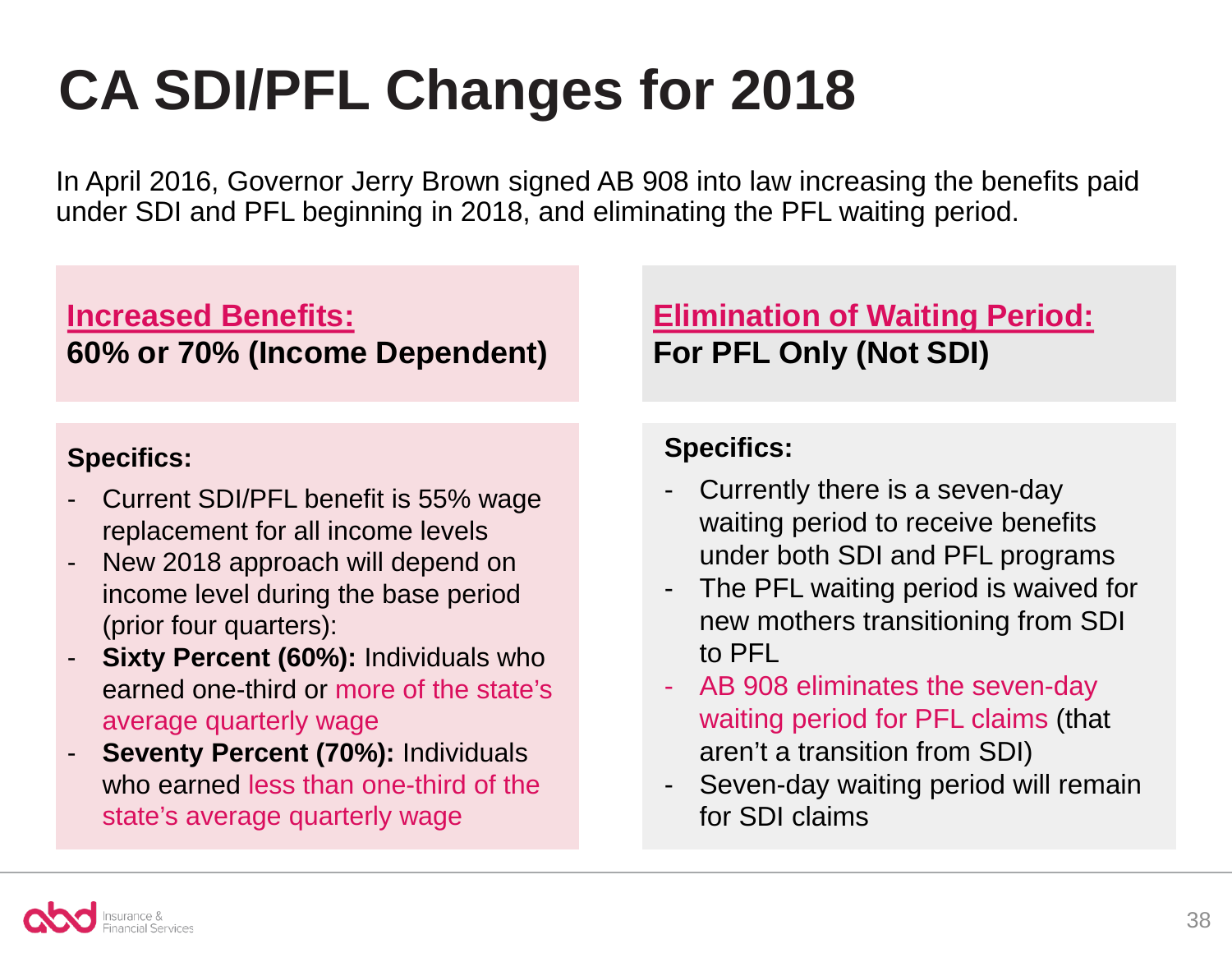## **Content Disclaimer**

Health Benefits While on Leave

**The intent of this analysis is to provide the recipient with general information regarding the status of, and/or potential concerns related to, the recipient's current employee benefits issues. This analysis does not necessarily fully address the recipient's specific issue, and it should not be construed as, nor is it intended to provide, legal advice. Furthermore, this message does not establish an attorney-client relationship. Questions regarding specific issues should be addressed to the person(s) who provide** legal advice to the recipient regarding employee benefits issues (e.g., the recipient's general counsel or **an attorney hired by the recipient who specializes in employee benefits law).**

**ABD makes no warranty, express or implied, that adherence to, or compliance with any recommendations, best practices, checklists, or guidelines will result in a particular outcome. ABD does** not warrant that the information in this document constitutes a complete list of each and every item or **procedure related to the topics or issues referenced herein. Federal, state or local laws, regulations, standards or codes may change from time to time and the reader should always refer to the most current requirements and consult with their legal and HR advisors for review of any proposed policies or programs.**